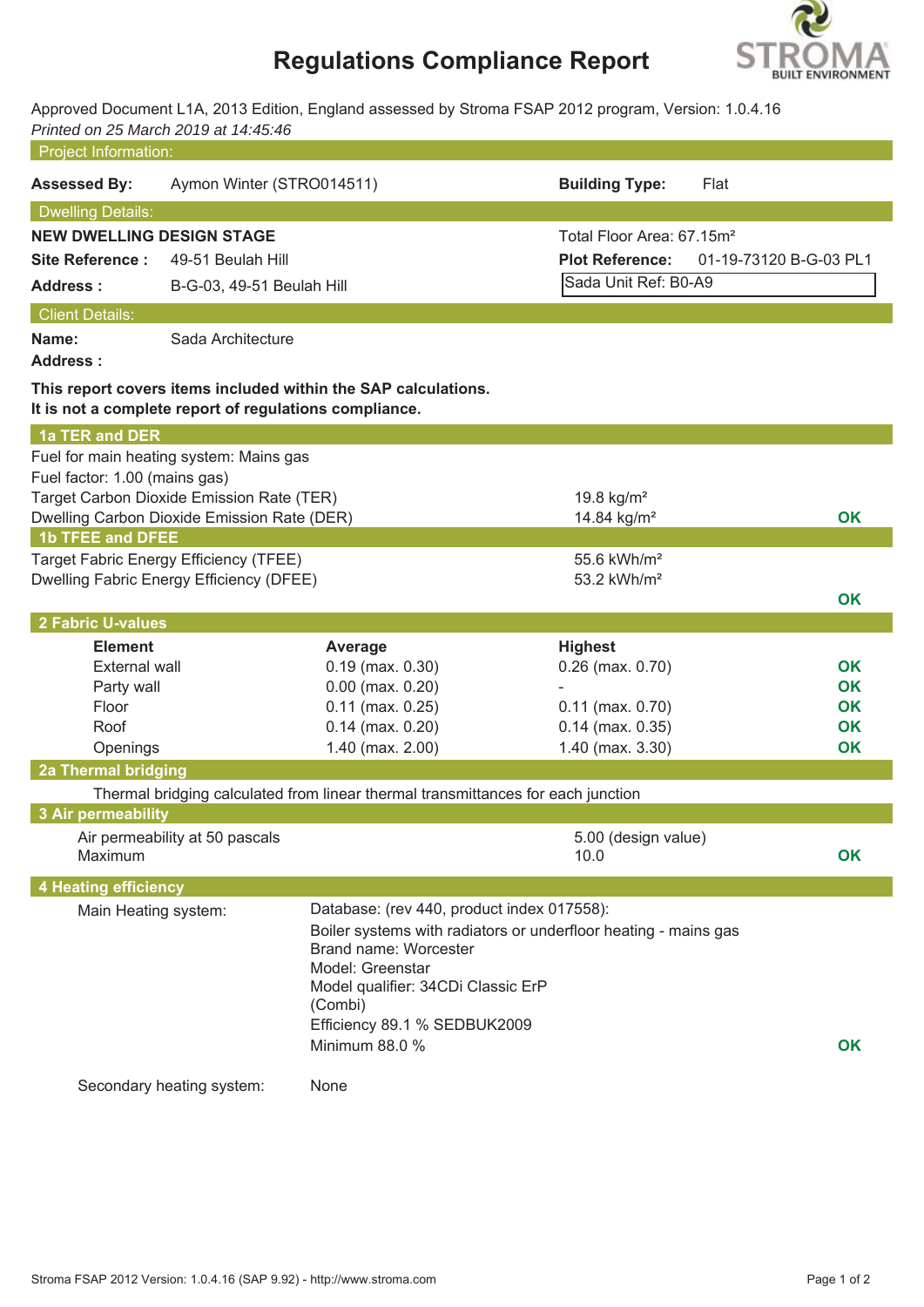# **Regulations Compliance Report**



| <b>5 Cylinder insulation</b>                                                                                      |                                                                    |                                                                                                                                                 |           |
|-------------------------------------------------------------------------------------------------------------------|--------------------------------------------------------------------|-------------------------------------------------------------------------------------------------------------------------------------------------|-----------|
| Hot water Storage:                                                                                                | No cylinder                                                        |                                                                                                                                                 |           |
| <b>6 Controls</b>                                                                                                 |                                                                    |                                                                                                                                                 |           |
|                                                                                                                   |                                                                    |                                                                                                                                                 |           |
| Space heating controls<br>Hot water controls:                                                                     | Programmer, room thermostat and TRVs<br>No cylinder<br>No cylinder |                                                                                                                                                 | <b>OK</b> |
| Boiler interlock:                                                                                                 | Yes                                                                |                                                                                                                                                 | OK        |
| <b>7 Low energy lights</b>                                                                                        |                                                                    |                                                                                                                                                 |           |
| Percentage of fixed lights with low-energy fittings<br>Minimum                                                    |                                                                    | 100.0%<br>75.0%                                                                                                                                 | <b>OK</b> |
| <b>8 Mechanical ventilation</b>                                                                                   |                                                                    |                                                                                                                                                 |           |
| Continuous extract system<br>Specific fan power:<br>Maximum                                                       |                                                                    | 0.15<br>0.7                                                                                                                                     | <b>OK</b> |
| 9 Summertime temperature                                                                                          |                                                                    |                                                                                                                                                 |           |
| Overheating risk (Thames valley):<br>Based on:                                                                    |                                                                    | High                                                                                                                                            | Fail      |
| Overshading:<br>Windows facing: South East<br>Windows facing: South West<br>Ventilation rate:<br>Blinds/curtains: |                                                                    | Average or unknown<br>10.47 <sup>2</sup><br>8.32 <sup>2</sup><br>2.00<br>Dark-coloured curtain or roller blind<br>Closed 100% of daylight hours |           |
| <b>10 Key features</b>                                                                                            |                                                                    |                                                                                                                                                 |           |
| External Walls U-value<br>Party Walls U-value                                                                     |                                                                    | 0.13 W/m <sup>2</sup> K<br>0 W/m <sup>2</sup> K                                                                                                 |           |

Floors U-value 0.11 W/m<sup>2</sup>K

Photovoltaic array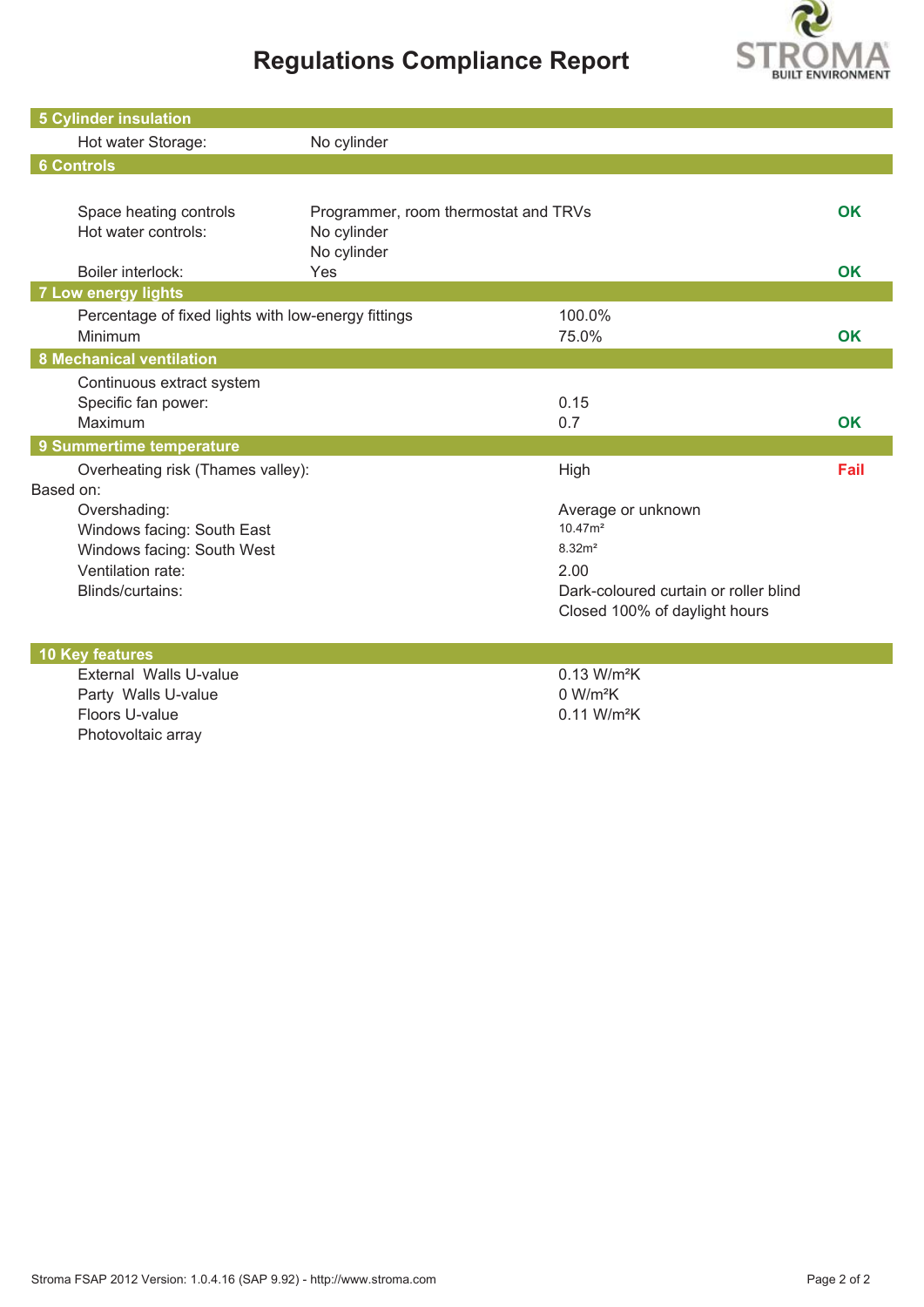

 $\mathbf{I}$ 

| <b>Assessor and House Details</b>                 |                                               |                         |                                                             |  |  |  |  |  |
|---------------------------------------------------|-----------------------------------------------|-------------------------|-------------------------------------------------------------|--|--|--|--|--|
| <b>Assessor Name:</b><br><b>Property Address:</b> | Aymon Winter<br>$B-G-03$<br>49-51 Beulah Hill | <b>Assessor Number:</b> | STRO014511                                                  |  |  |  |  |  |
| <b>Buiding regulation assessment</b>              |                                               |                         |                                                             |  |  |  |  |  |
|                                                   |                                               |                         | $\blacksquare$ $\blacksquare$ $\blacksquare$ $\blacksquare$ |  |  |  |  |  |

|                                                  | kg/m <sup>2</sup> /year |
|--------------------------------------------------|-------------------------|
| <b>TER</b>                                       | 19.8                    |
| <b>DER</b>                                       | 14.84                   |
| <b>ENE 1 Assessment - Dwelling Emission Rate</b> |                         |

## Total Energy Type CO<sub>2</sub> Emissions for Codes Levels 1 - 5

|                                                                      | %    | kg/m <sup>2</sup> /year |       |
|----------------------------------------------------------------------|------|-------------------------|-------|
| DER from SAP 2012 DER Worksheet                                      |      | 14.84                   | (ZC1) |
| <b>TER</b>                                                           |      | 19.8                    |       |
| Residual CO2 emissions offset from biofuel CHP                       |      |                         | (ZC5) |
| CO2 emissions offset from additional allowable electricty generation |      |                         | (ZC7) |
| Total CO2 emissions offset from SAP Section 16 allowances            |      |                         |       |
| DER accounting for SAP Section 16 allowances                         |      | 14.84                   |       |
| % improvement DER/TER                                                | 25.1 |                         |       |

## **Total Energy Type CO2 Emissions for Codes Levels 6**

|                                               | kg/m <sup>2</sup> /year |       |
|-----------------------------------------------|-------------------------|-------|
| DER accounting for SAP Section 16 allowances  | 14.84                   | 7ZC1) |
| CO2 emissions from appliances, equation (L14) | 16.46                   | 7ZC2) |
| CO2 emissions from cooking, equation (L16)    | 2.36                    | (ZC3) |
| Net CO2 emissions                             | 33.7                    | (ZC8) |

## **Result:**

## **Credits awarded for ENE 1 = 3.4**

**Code Level = 4**

## **ENE 2 - Fabric energy Efficiency**

## **Fabric energy Efficiency: 53.15**

## **Credits awarded for ENE 2 = 0**

**ENE 7 - Low or Zero Carbon (LZC) Technologies**

## **Reduction in CO2 Emissions**

|                                    | $\frac{0}{0}$ | kg/m <sup>2</sup> /year |  |
|------------------------------------|---------------|-------------------------|--|
| <b>Standard Case CO2 emissions</b> |               | 41.43                   |  |
| <b>Standard DER</b>                |               | 22.13                   |  |
| <b>Actual Case CO2 emissions</b>   |               | 35.67                   |  |
| <b>Actual DER</b>                  |               | 16.37                   |  |
| Reduction in CO2 emissions         | 13.9          |                         |  |

### **Credits awarded for ENE 7 = 1**

Technologies eligible to contribute to achieving the requirements of this issue must produce energy from renewable sources and meet all other ancillary requirements as defined by Directive 2009/28/EC of the European Parliament and of the Council of 23 April 2009 on the promotion of the use of energy from renewable sources and amending and subsequently repealing Directives 2001/77/EC and 2003/30/EC.

The following requirements must also be met:

• Where not provided by accredited external renewables there must be a direct supply of energy produced to the dwelling under assessment.

• Where covered by the Microgeneration Certification Scheme (MCS), technologies under 50kWe or 300kWth must be certified.

• Combined Heat and Power (CHP) schemes above 50kWe must be certified under the CHPQA standard.

• All technologies must be accounted for by SAP.

CHP schemes fuelled by mains gas are eligible to contribute to performance against this issue. Where these schemes are above 50kWe they must be certified under the CHPQA.

It is the responsibly of the Accredited OCDEA and Code Assessor to ensure all technologies use in the calculation are appropriate before awarding credits.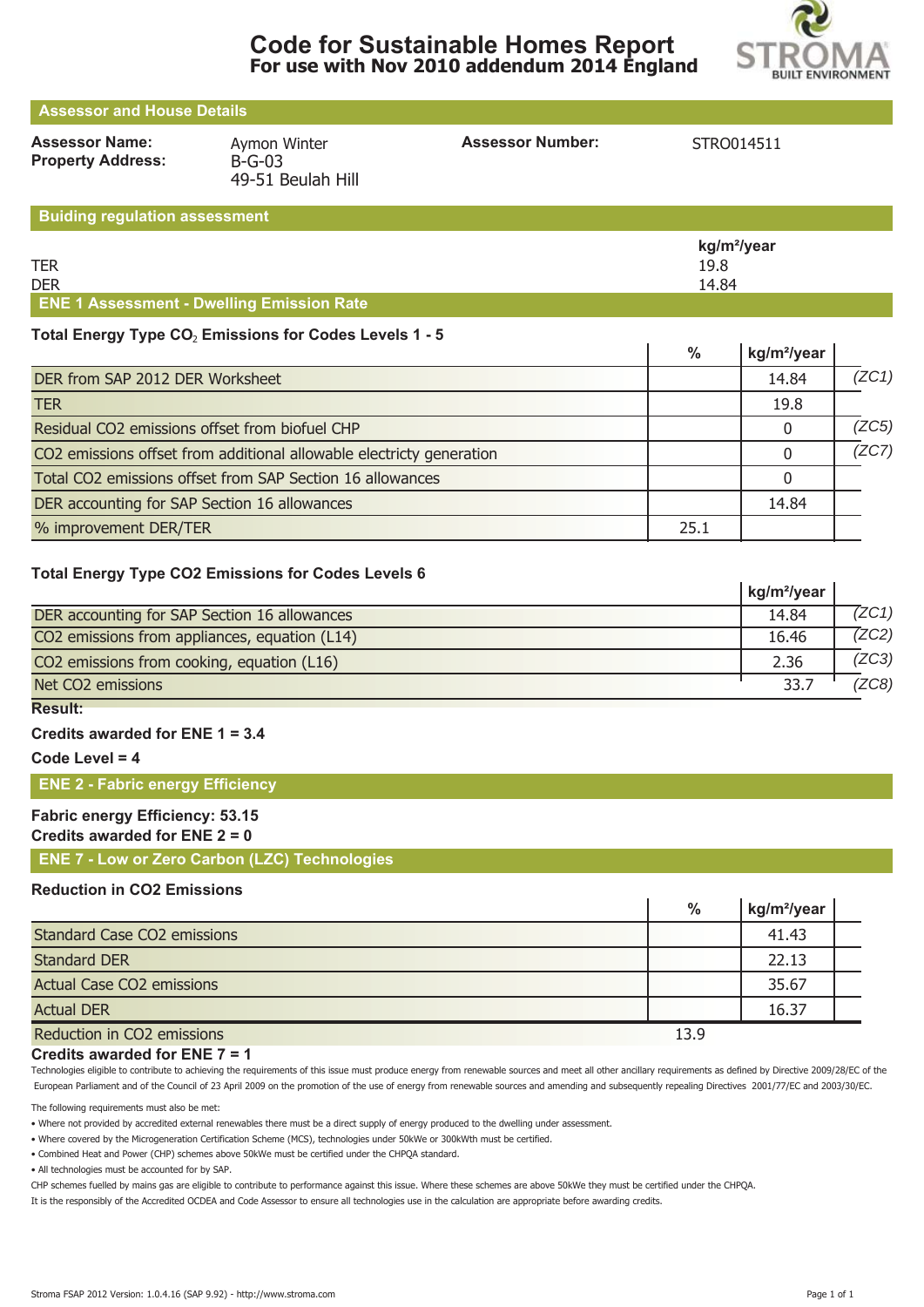# **Predicted Energy Assessment**



| $B-G-03$             | Dwelling type:      | <b>Ground floor Flat</b> |
|----------------------|---------------------|--------------------------|
| 49-51 Beulah Hill    | Date of assessment: | 12 March 2019            |
| Sada Unit Ref: B0-A9 | Produced by:        | Aymon Winter             |
|                      | Total floor area:   | $67.15 \text{ m}^2$      |

Produced by:<br>
Total floor area: 67.15 m<sup>2</sup> Total floor area:

This is a Predicted Energy Assessment for a property which is not yet complete. It includes a predicted energy rating which might not represent the final energy rating of the property on completion. Once the property is completed, an Energy Performance Certificate is required providing information about the energy performance of the completed property.

Energy performance has been assessed using the SAP 2012 methodology and is rated in terms of the energy use per square metre of floor area, energy efficiency based on fuel costs and environmental impact based on carbon dioxide (CO2) emissions.

#### **Energy Efficiency Rating Environmental Impact (CO<sub>2</sub>) Rating** Very energy efficient - lower running costs Very environmentally friendly - lower CO2 emissions (92 plus)  $\Delta$ (92 plus)  $\sqrt{\Delta}$ 89  $\mathbf{B}$  $\mathbb{B}$  $(81 - 91)$  $(81-91)$ 82  $\mathbb{C}$  $\mathbb{C}$  $(69-80)$  $(69-80)$ D) D  $(55-68)$  $(55-68)$ 巨 巨  $(39-54)$  $(39-54)$ F 肎  $(21 - 38)$  $(21 - 38)$ G G  $(1-20)$  $(1-20)$ Not energy efficient - higher running costs Not environmentally friendly - higher CO2 emissions **EU Directive EU Directive England & Wales England & Wales** 2002/91/EC 2002/91/EC

The energy efficiency rating is a measure of the The environmental impact rating is a measure of a overall efficiency of a home. The higher the rating home's impact on the environment in terms of the more energy efficient the home is and the lower carbonn dioxide (CO2) emissions. The higher the the fuel bills are likely to be. The rating the less impact it has on the environment.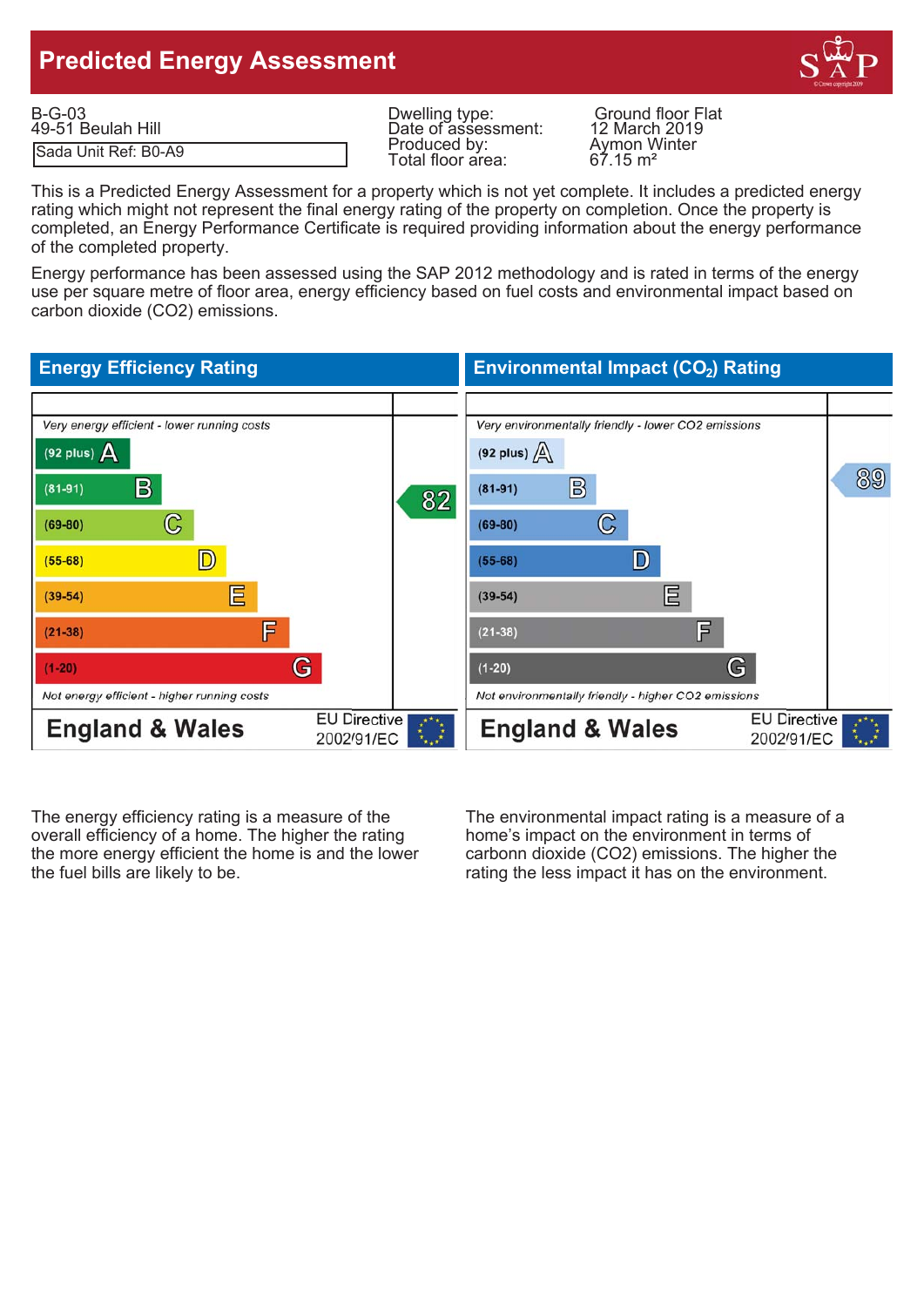# **SAP Input**



## Property Details: 01-19-73120 B-G-03 PL1

| <b>Address:</b>                          | B-G-03, 49-51 Beulah Hill |
|------------------------------------------|---------------------------|
| Located in:                              | England                   |
| <b>Region:</b>                           | Thames valley             |
| <b>UPRN:</b>                             |                           |
| Date of assessment:                      | 12 March 2019             |
| Date of certificate:                     | 25 March 2019             |
| <b>Assessment type:</b>                  | New dwelling design stage |
| <b>Transaction type:</b>                 | New dwelling              |
| <b>Tenure type:</b>                      | Unknown                   |
| <b>Related party disclosure:</b>         | No related party          |
| <b>Thermal Mass Parameter:</b>           | Calculated 140            |
| Water use $\lt$ = 125 litres/person/day: | True                      |
| <b>PCDF Version:</b>                     | 440                       |
|                                          |                           |

## Property description:

| Dwelling type:<br>Detachment:            | Flat                                                |                       |
|------------------------------------------|-----------------------------------------------------|-----------------------|
| Year Completed:                          | 2013                                                |                       |
| <b>Floor Location:</b>                   | <b>Floor area:</b>                                  |                       |
|                                          |                                                     | <b>Storey height:</b> |
| Floor 0                                  | $67.15 \text{ m}^2$                                 | 2.56 m                |
| Living area:<br>Front of dwelling faces: | 28.05 m <sup>2</sup> (fraction 0.418)<br>North West |                       |

## Opening types:

| - 75              |                   |                               |                 |                                   |            |                  |
|-------------------|-------------------|-------------------------------|-----------------|-----------------------------------|------------|------------------|
| Name:             | Source:           | Type:                         | <b>Glazing:</b> |                                   | Argon:     | Frame:           |
| Front Door        | Manufacturer      | Solid                         |                 |                                   |            | PVC-U            |
| <b>Rear Elev</b>  | SAP 2012          | <b>Windows</b>                |                 | $low-E$ , $En = 0.05$ , soft coat | <b>Yes</b> | Metal            |
| Side Elev         | SAP 2012          | <b>Windows</b>                |                 | low-E, $En = 0.05$ , soft coat    | Yes        | Metal            |
| Name:             | Gap:              | <b>Frame Factor: g-value:</b> |                 | U-value:                          | Area:      | No. of Openings: |
| <b>Front Door</b> | mm                | 0.7                           | 0               | 1.4                               | 2.12       |                  |
| <b>Rear Elev</b>  | 16mm or more      | 0.8                           | 0.4             | 1.4                               | 10.47      |                  |
| Side Elev         | 16mm or more      | 0.8                           | 0.4             | 1.4                               | 8.32       |                  |
| Name:             | <b>Type-Name:</b> | Location:                     | Orient:         |                                   | Width:     | Height:          |
| <b>Front Door</b> |                   | Wall to Corridor              | North West      |                                   | 0          | 0                |
| Rear Elev         |                   | External Wall                 | South East      |                                   | 0          | 0                |
| Side Elev         |                   | <b>External Wall</b>          | South West      |                                   | 0          | 0                |

Opaque Elements:

Overshading: and a verage or unknown

| <b>Type:</b>                                         | Gross area: | <b>Openings:</b> | Net area: | U-value: | <b>Ru value:</b> | Curtain wall: | Kappa: |
|------------------------------------------------------|-------------|------------------|-----------|----------|------------------|---------------|--------|
| <b>External Elements</b>                             |             |                  |           |          |                  |               |        |
| External Wall                                        | 41.96       | 18.79            | 23.17     | 0.13     | 0                | False         | 14     |
| Wall to Corridor                                     | 4.99        | 2.12             | 2.87      | 0.26     | 0.43             | False         | 14     |
| Wall to Bin Store Services16.23                      |             | 0                | 16.23     | 0.26     | 0                | False         | 14     |
| Roof to Terrace                                      | 4.38        | 0                | 4.38      | 0.14     | 0                |               | 9      |
| Ground Floor                                         | 23.71       |                  |           | 0.11     |                  |               | 110    |
| Exposed Floor over corrid <sub>20</sub> 3. Bin store |             |                  |           | 0.11     |                  |               | 75     |
| <b>Internal Elements</b>                             |             |                  |           |          |                  |               |        |
| IW                                                   | 145.97      |                  |           |          |                  |               | 9      |
| Party Elements                                       |             |                  |           |          |                  |               |        |
| Party Wall                                           | 20.74       |                  |           |          |                  |               | 20     |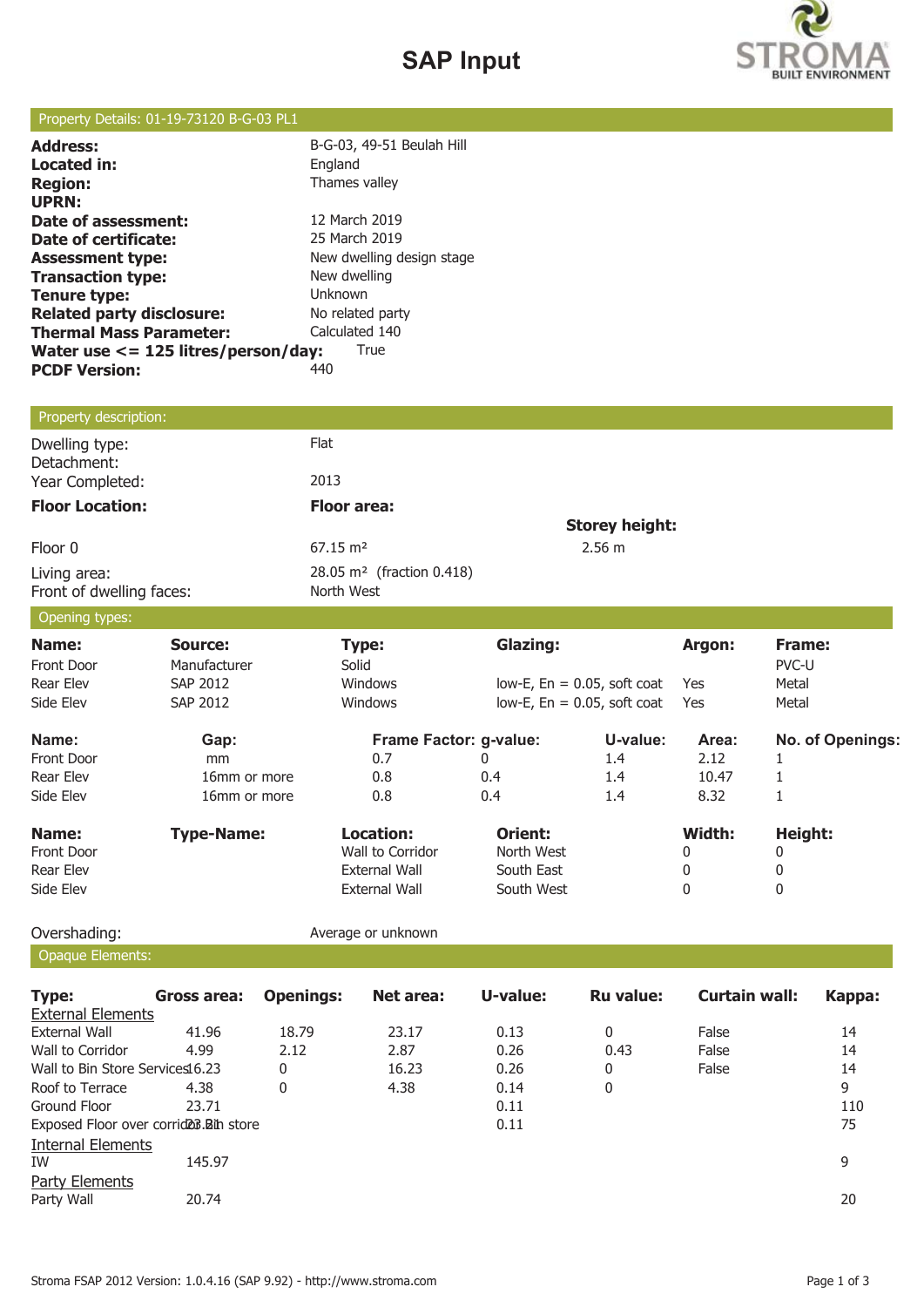9.19 **0.3** E2 Other lintels (including other steel lintels)

Thermal bridges: User-defined (individual PSI-values) Y-Value = 0.1625

**Length Psi-value**



| Party Ceiling | 62.77 | 30 |
|---------------|-------|----|
| Party Floor   | 20.23 | 40 |

Thermal bridges:

|                                              | 5.45<br>36.26<br>11.15<br>1.95<br>16.8<br>36.24<br>4.54<br>5.12<br>2.56<br>2.56<br>8.1<br>8.1   | 0.04<br>0.05<br>0.16<br>0.32<br>0.32<br>0.07<br>0.28<br>0.09<br>0.06<br>0.12<br>0<br>0.16                                                                                                                                       | E3<br>E <sub>4</sub><br>E <sub>5</sub><br>E20<br>E21<br>E7<br>E15<br>E16<br>E18<br>E25<br>P <sub>3</sub><br>P7 | Sill<br>Jamb<br>Ground floor (normal)<br>Exposed floor (normal)<br>Exposed floor (inverted)<br>Party floor between dwellings (in blocks of flats)<br>Flat roof with parapet<br>Corner (normal)<br>Party wall between dwellings<br>Staggered party wall between dwellings c<br>Intermediate floor between dwellings (in blocks of flats)<br>Exposed floor (normal) |
|----------------------------------------------|-------------------------------------------------------------------------------------------------|---------------------------------------------------------------------------------------------------------------------------------------------------------------------------------------------------------------------------------|----------------------------------------------------------------------------------------------------------------|-------------------------------------------------------------------------------------------------------------------------------------------------------------------------------------------------------------------------------------------------------------------------------------------------------------------------------------------------------------------|
| Ventilation:                                 |                                                                                                 |                                                                                                                                                                                                                                 |                                                                                                                |                                                                                                                                                                                                                                                                                                                                                                   |
| Pressure test:<br>Ventilation:               | Yes (As designed)<br>Ductwork: , rigid                                                          | Centralised whole house extract<br>Number of wet rooms: Kitchen $+2$<br>Approved Installation Scheme: False                                                                                                                     |                                                                                                                |                                                                                                                                                                                                                                                                                                                                                                   |
| Number of chimneys:<br>Number of open flues: | 0<br>0                                                                                          |                                                                                                                                                                                                                                 |                                                                                                                |                                                                                                                                                                                                                                                                                                                                                                   |
| Number of fans:                              | 0                                                                                               |                                                                                                                                                                                                                                 |                                                                                                                |                                                                                                                                                                                                                                                                                                                                                                   |
| Number of passive stacks:                    | 0                                                                                               |                                                                                                                                                                                                                                 |                                                                                                                |                                                                                                                                                                                                                                                                                                                                                                   |
| Number of sides sheltered:<br>Pressure test: | $\overline{2}$<br>5                                                                             |                                                                                                                                                                                                                                 |                                                                                                                |                                                                                                                                                                                                                                                                                                                                                                   |
| Main heating system:                         |                                                                                                 |                                                                                                                                                                                                                                 |                                                                                                                |                                                                                                                                                                                                                                                                                                                                                                   |
| Main heating system:                         | Fuel: mains gas<br>Model: Greenstar<br>(Combi boiler)<br>Boiler interlock: Yes<br>Delayed start | Gas boilers and oil boilers<br>Info Source: Boiler Database<br>Brand name: Worcester<br>Model qualifier: 34CDi Classic ErP<br>Systems with radiators<br>Central heating pump: 2013 or later<br>Design flow temperature: Unknown |                                                                                                                | Boiler systems with radiators or underfloor heating<br>Database: (rev 440, product index 017558) Efficiency: Winter 86.7 % Summer: 90.0                                                                                                                                                                                                                           |
| Main heating Control:                        |                                                                                                 |                                                                                                                                                                                                                                 |                                                                                                                |                                                                                                                                                                                                                                                                                                                                                                   |
| Main heating Control:                        | Control code: 2106                                                                              | Programmer, room thermostat and TRVs                                                                                                                                                                                            |                                                                                                                |                                                                                                                                                                                                                                                                                                                                                                   |
| Secondary heating system:                    |                                                                                                 |                                                                                                                                                                                                                                 |                                                                                                                |                                                                                                                                                                                                                                                                                                                                                                   |
| Secondary heating system:                    | None                                                                                            |                                                                                                                                                                                                                                 |                                                                                                                |                                                                                                                                                                                                                                                                                                                                                                   |

Water heating:

Water heating: From main heating system Water code: 901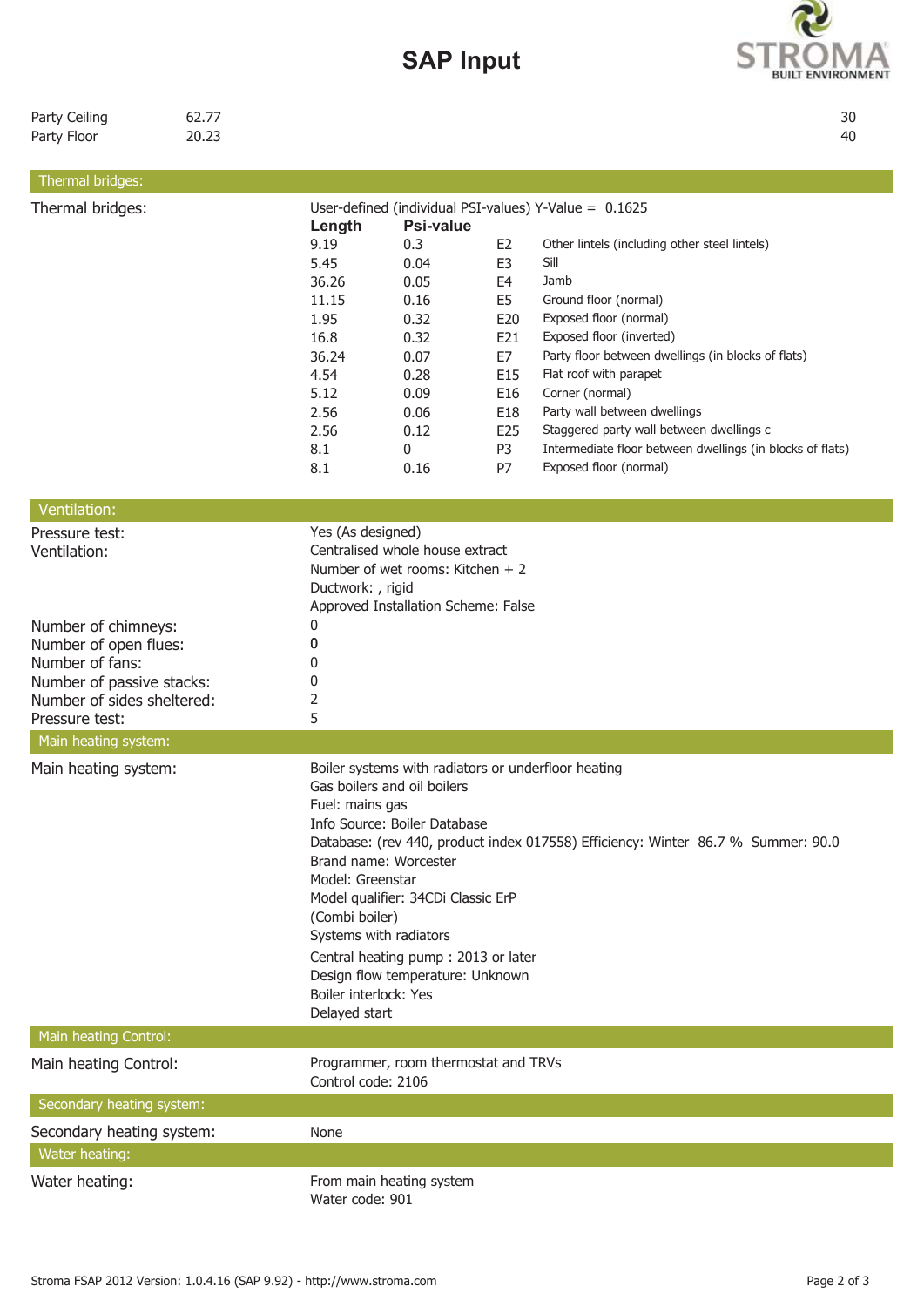# **SAP Input**



Fuel :mains gas No hot water cylinder Solar panel: False

## Others:

Electricity tariff: Standard Tariff In Smoke Control Area: Unknown Conservatory: No conservatory: Low energy lights: 100% EPC language: Englished Englished Englished Englished Englished Englished Englished Englished Englished English<br>Note that the Englished Englished Englished Englished Englished Englished Englished Englished Englished Englis Wind turbine: Photovoltaics: Photovoltaic 1

Terrain type: Low rise urban / suburban EPC language: Low rise urban / suburban PC language: Installed Peak power: 0.98 Tilt of collector: Horizontal Overshading: None or very little Collector Orientation: South

Assess Zero Carbon Home: No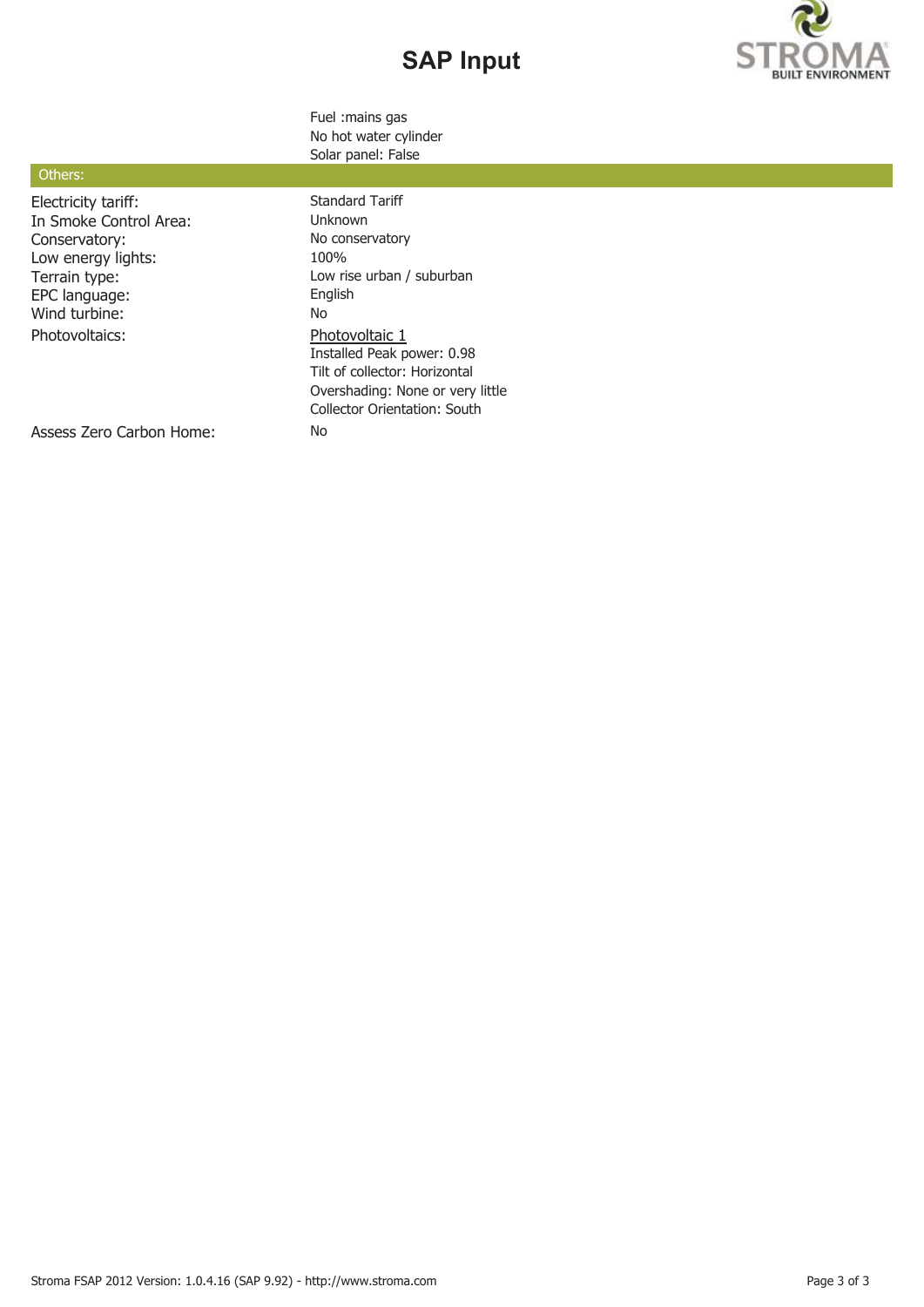

|                                                                                                                                                    |                                |                                |                                          | <b>User Details:</b>                       |                                       |               |                                   |                        |                                        |              |
|----------------------------------------------------------------------------------------------------------------------------------------------------|--------------------------------|--------------------------------|------------------------------------------|--------------------------------------------|---------------------------------------|---------------|-----------------------------------|------------------------|----------------------------------------|--------------|
| <b>Assessor Name:</b>                                                                                                                              | <b>Aymon Winter</b>            |                                |                                          |                                            | <b>Stroma Number:</b>                 |               |                                   |                        | STRO014511                             |              |
| <b>Software Name:</b>                                                                                                                              | Stroma FSAP 2012               |                                |                                          |                                            | <b>Software Version:</b>              |               |                                   |                        | Version: 1.0.4.16                      |              |
|                                                                                                                                                    |                                |                                | Property Address: 01-19-73120 B-G-03 PL1 |                                            |                                       |               |                                   |                        |                                        |              |
| <b>Address:</b>                                                                                                                                    |                                | B-G-03, 49-51 Beulah Hill      |                                          |                                            |                                       |               |                                   |                        |                                        |              |
| 1. Overall dwelling dimensions:                                                                                                                    |                                |                                |                                          |                                            |                                       |               |                                   |                        |                                        |              |
| Ground floor                                                                                                                                       |                                |                                |                                          | Area $(m2)$<br>67.15                       | (1a) x                                | Av. Height(m) | 2.56                              | $(2a) =$               | Volume(m <sup>3</sup> )<br>171.9       | (3a)         |
| Total floor area TFA = $(1a)+(1b)+(1c)+(1d)+(1e)+(1n)$                                                                                             |                                |                                |                                          | 67.15                                      | (4)                                   |               |                                   |                        |                                        |              |
| Dwelling volume                                                                                                                                    |                                |                                |                                          |                                            |                                       |               | $(3a)+(3b)+(3c)+(3d)+(3e)+(3n)$ = |                        | 171.9                                  | (5)          |
| 2. Ventilation rate:                                                                                                                               |                                |                                |                                          |                                            |                                       |               |                                   |                        |                                        |              |
| Number of chimneys                                                                                                                                 | main<br>heating<br>$\mathbf 0$ | secondary<br>heating<br>÷<br>0 | ÷                                        | other<br>$\mathbf 0$                       | Ξ                                     | total<br>0    |                                   | $x 40 =$               | m <sup>3</sup> per hour<br>$\mathbf 0$ | (6a)         |
| Number of open flues                                                                                                                               |                                |                                |                                          |                                            | Ξ                                     |               |                                   | $x 20 =$               |                                        |              |
| Number of intermittent fans                                                                                                                        | $\mathbf 0$                    | 0                              |                                          | 0                                          |                                       | $\mathbf 0$   |                                   | $x = 10 =$             | $\mathbf 0$                            | (6b)         |
|                                                                                                                                                    |                                |                                |                                          |                                            |                                       | 0             |                                   |                        | 0                                      | (7a)         |
| Number of passive vents                                                                                                                            |                                |                                |                                          |                                            |                                       | $\mathbf 0$   |                                   | $x = 10 =$             | $\mathbf 0$                            | (7b)         |
| Number of flueless gas fires                                                                                                                       |                                |                                |                                          |                                            |                                       | $\mathbf 0$   |                                   | $x 40 =$               | $\mathbf 0$                            | (7c)         |
|                                                                                                                                                    |                                |                                |                                          |                                            |                                       |               |                                   |                        | Air changes per hour                   |              |
| Infiltration due to chimneys, flues and fans = $(6a)+(6b)+(7a)+(7b)+(7c) =$                                                                        |                                |                                |                                          |                                            |                                       | 0             |                                   | $\div(5) =$            | $\mathbf 0$                            | (8)          |
| If a pressurisation test has been carried out or is intended, proceed to $(17)$ , otherwise continue from $(9)$ to $(16)$                          |                                |                                |                                          |                                            |                                       |               |                                   |                        |                                        |              |
| Number of storeys in the dwelling (ns)<br><b>Additional infiltration</b>                                                                           |                                |                                |                                          |                                            |                                       |               |                                   |                        | $\mathbf 0$                            | (9)          |
| Structural infiltration: 0.25 for steel or timber frame or 0.35 for masonry construction                                                           |                                |                                |                                          |                                            |                                       |               |                                   | $[(9)-1] \times 0.1 =$ | $\mathbf 0$<br>$\mathbf 0$             | (10)<br>(11) |
| if both types of wall are present, use the value corresponding to the greater wall area (after<br>deducting areas of openings); if equal user 0.35 |                                |                                |                                          |                                            |                                       |               |                                   |                        |                                        |              |
| If suspended wooden floor, enter 0.2 (unsealed) or 0.1 (sealed), else enter 0                                                                      |                                |                                |                                          |                                            |                                       |               |                                   |                        | 0                                      | (12)         |
| If no draught lobby, enter 0.05, else enter 0                                                                                                      |                                |                                |                                          |                                            |                                       |               |                                   |                        | $\mathbf 0$                            | (13)         |
| Percentage of windows and doors draught stripped                                                                                                   |                                |                                |                                          |                                            |                                       |               |                                   |                        | 0                                      | (14)         |
| Window infiltration<br>Infiltration rate                                                                                                           |                                |                                |                                          | $(8) + (10) + (11) + (12) + (13) + (15) =$ | $0.25 - [0.2 \times (14) \div 100] =$ |               |                                   |                        | $\mathbf 0$                            | (15)         |
| Air permeability value, q50, expressed in cubic metres per hour per square metre of envelope area                                                  |                                |                                |                                          |                                            |                                       |               |                                   |                        | 0                                      | (16)<br>(17) |
| If based on air permeability value, then $(18) = [(17) \div 20] + (8)$ , otherwise $(18) = (16)$                                                   |                                |                                |                                          |                                            |                                       |               |                                   |                        | 5<br>0.25                              | (18)         |
| Air permeability value applies if a pressurisation test has been done or a degree air permeability is being used                                   |                                |                                |                                          |                                            |                                       |               |                                   |                        |                                        |              |
| Number of sides sheltered                                                                                                                          |                                |                                |                                          |                                            |                                       |               |                                   |                        | 2                                      | (19)         |
| Shelter factor                                                                                                                                     |                                |                                |                                          |                                            | $(20) = 1 - [0.075 \times (19)] =$    |               |                                   |                        | 0.85                                   | (20)         |
| Infiltration rate incorporating shelter factor                                                                                                     |                                |                                |                                          | $(21) = (18) \times (20) =$                |                                       |               |                                   |                        | 0.21                                   | (21)         |
| Infiltration rate modified for monthly wind speed                                                                                                  |                                |                                |                                          |                                            |                                       |               |                                   |                        |                                        |              |
| Feb<br>Jan                                                                                                                                         | Mar<br>Apr                     | May<br>Jun                     | Jul                                      | Aug                                        | Sep                                   | Oct           | Nov                               | Dec                    |                                        |              |
| Monthly average wind speed from Table 7                                                                                                            |                                |                                |                                          |                                            |                                       |               |                                   |                        |                                        |              |
| 5<br>$(22)$ m=<br>5.1                                                                                                                              | 4.4<br>4.9                     | 4.3<br>3.8                     | 3.8                                      | 3.7                                        | $\overline{4}$                        | 4.3           | 4.5                               | 4.7                    |                                        |              |
| Wind Factor (22a)m = $(22)$ m ÷ 4                                                                                                                  |                                |                                |                                          |                                            |                                       |               |                                   |                        |                                        |              |
| 1.27<br>1.25<br>$(22a)$ m=                                                                                                                         | 1.23<br>1.1                    | 1.08<br>0.95                   | 0.95                                     | 0.92                                       | $\mathbf{1}$                          | 1.08          | 1.12                              | 1.18                   |                                        |              |
|                                                                                                                                                    |                                |                                |                                          |                                            |                                       |               |                                   |                        |                                        |              |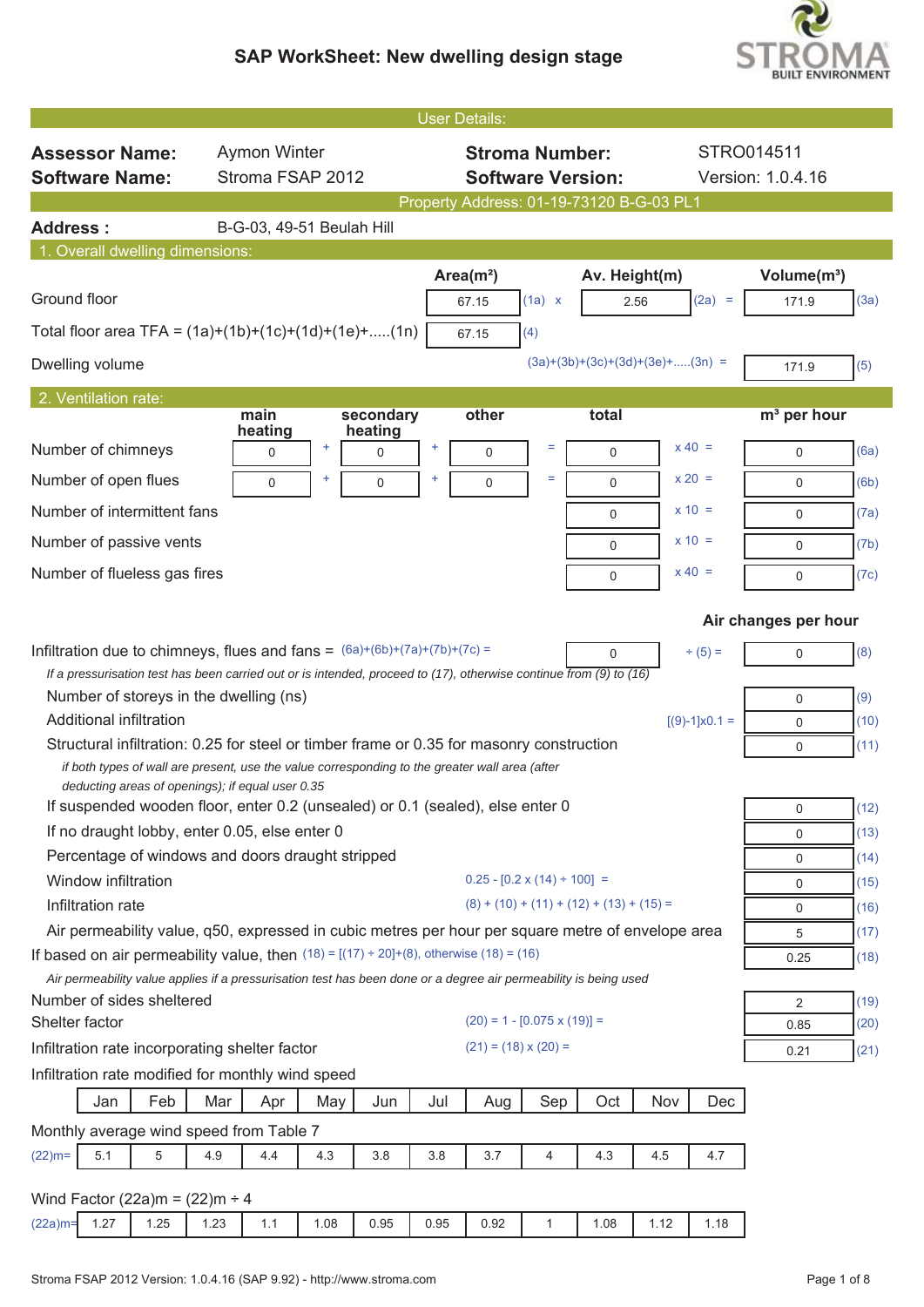

|                    |                                        |                      |      | Adjusted infiltration rate (allowing for shelter and wind speed) = $(21a) \times (22a)$ m               |                |                               |          |                         |             |                                                                                                       |          |                                                                                                                                      |     |                  |  |
|--------------------|----------------------------------------|----------------------|------|---------------------------------------------------------------------------------------------------------|----------------|-------------------------------|----------|-------------------------|-------------|-------------------------------------------------------------------------------------------------------|----------|--------------------------------------------------------------------------------------------------------------------------------------|-----|------------------|--|
|                    | 0.27                                   | 0.27                 | 0.26 | 0.23                                                                                                    | 0.23           | 0.2                           | 0.2      | 0.2                     | 0.21        | 0.23                                                                                                  | 0.24     | 0.25                                                                                                                                 |     |                  |  |
|                    | If mechanical ventilation:             |                      |      | Calculate effective air change rate for the applicable case                                             |                |                               |          |                         |             |                                                                                                       |          |                                                                                                                                      |     |                  |  |
|                    |                                        |                      |      | If exhaust air heat pump using Appendix N, (23b) = (23a) × Fmv (equation (N5)), otherwise (23b) = (23a) |                |                               |          |                         |             |                                                                                                       |          |                                                                                                                                      | 0.5 | (23a)            |  |
|                    |                                        |                      |      | If balanced with heat recovery: efficiency in % allowing for in-use factor (from Table 4h) =            |                |                               |          |                         |             |                                                                                                       |          |                                                                                                                                      | 0.5 | (23b)            |  |
|                    |                                        |                      |      |                                                                                                         |                |                               |          |                         |             |                                                                                                       |          | a) If balanced mechanical ventilation with heat recovery (MVHR) $(24a)$ m = $(22b)$ m + $(23b) \times [1 - (23c) \div 100]$          | 0   | (23c)            |  |
| $(24a)m=$          | $\Omega$                               | 0                    | 0    | $\Omega$                                                                                                | $\Omega$       | $\Omega$                      | $\Omega$ | $\Omega$                | $\Omega$    | $\Omega$                                                                                              | $\Omega$ | $\Omega$                                                                                                                             |     | (24a)            |  |
|                    |                                        |                      |      |                                                                                                         |                |                               |          |                         |             | b) If balanced mechanical ventilation without heat recovery (MV) $(24b)m = (22b)m + (23b)$            |          |                                                                                                                                      |     |                  |  |
| $(24b)$ m=         | 0                                      | 0                    | 0    | 0                                                                                                       | $\mathbf 0$    | 0                             | 0        | $\mathbf 0$             | $\mathbf 0$ | 0                                                                                                     | 0        | $\mathbf 0$                                                                                                                          |     | (24b)            |  |
|                    |                                        |                      |      | c) If whole house extract ventilation or positive input ventilation from outside                        |                |                               |          |                         |             |                                                                                                       |          |                                                                                                                                      |     |                  |  |
|                    |                                        |                      |      |                                                                                                         |                |                               |          |                         |             | if $(22b)$ m < 0.5 × $(23b)$ , then $(24c)$ = $(23b)$ ; otherwise $(24c)$ = $(22b)$ m + 0.5 × $(23b)$ |          |                                                                                                                                      |     |                  |  |
| $(24c)$ m=         | 0.52                                   | 0.52                 | 0.51 | 0.5                                                                                                     | 0.5            | 0.5                           | 0.5      | 0.5                     | 0.5         | 0.5                                                                                                   | 0.5      | 0.5                                                                                                                                  |     | (24c)            |  |
|                    |                                        |                      |      | d) If natural ventilation or whole house positive input ventilation from loft                           |                |                               |          |                         |             |                                                                                                       |          |                                                                                                                                      |     |                  |  |
|                    |                                        |                      |      | if (22b)m = 1, then (24d)m = (22b)m otherwise (24d)m = $0.5 + [(22b)m2 \times 0.5]$                     |                |                               |          |                         |             |                                                                                                       |          |                                                                                                                                      |     |                  |  |
| $(24d)$ m=         | $\mathbf 0$                            | 0                    | 0    | 0                                                                                                       | $\mathbf 0$    | 0                             | 0        | 0                       | 0           | 0                                                                                                     | 0        | 0                                                                                                                                    |     | (24d)            |  |
|                    |                                        |                      |      | Effective air change rate - enter (24a) or (24b) or (24c) or (24d) in box (25)                          |                |                               |          |                         |             |                                                                                                       |          |                                                                                                                                      |     |                  |  |
| $(25)$ m=          | 0.52                                   | 0.52                 | 0.51 | 0.5                                                                                                     | 0.5            | 0.5                           | 0.5      | 0.5                     | 0.5         | 0.5                                                                                                   | 0.5      | 0.5                                                                                                                                  |     | (25)             |  |
|                    |                                        |                      |      | 3. Heat losses and heat loss parameter:                                                                 |                |                               |          |                         |             |                                                                                                       |          |                                                                                                                                      |     |                  |  |
| <b>ELEMENT</b>     |                                        | Gross<br>area $(m2)$ |      | Openings                                                                                                | m <sup>2</sup> | Net Area<br>A, m <sup>2</sup> |          | U-value<br>W/m2K        |             | AXU<br>(W/K)                                                                                          |          | k-value<br>$kJ/m^2$ ·K                                                                                                               |     | AXk<br>kJ/K      |  |
| Doors              |                                        |                      |      |                                                                                                         |                | 2.12                          | X.       | 1.4                     | $\equiv$    | 2.968                                                                                                 |          |                                                                                                                                      |     | (26)             |  |
|                    | Windows Type 1                         |                      |      |                                                                                                         |                | 10.47                         |          | $x1/[1/(1.4) + 0.04] =$ |             | 13.88                                                                                                 |          |                                                                                                                                      |     | (27)             |  |
|                    | Windows Type 2                         |                      |      |                                                                                                         |                | 8.32                          |          | $x1/[1/(1.4) + 0.04] =$ |             | 11.03                                                                                                 |          |                                                                                                                                      |     | (27)             |  |
| Floor Type 1       |                                        |                      |      |                                                                                                         |                | 23.71                         | x        | 0.11                    | Ξ           | 2.6081                                                                                                |          | 110                                                                                                                                  |     | (28)<br>2608.1   |  |
| Floor Type 2       |                                        |                      |      |                                                                                                         |                | 23.21                         | X        | 0.11                    | Ξ           | 2.5531                                                                                                |          | 75                                                                                                                                   |     | (28)<br>1740.75  |  |
| <b>Walls Type1</b> |                                        | 41.96                |      | 18.79                                                                                                   |                | 23.17                         | X        | 0.13                    | ÷           | 3.01                                                                                                  |          | 14                                                                                                                                   |     | 324.38<br>(29)   |  |
| Walls Type2        |                                        | 4.99                 |      | 2.12                                                                                                    |                | 2.87                          | x        | 0.23                    | Ξ           | 0.67                                                                                                  |          | 14                                                                                                                                   |     | 40.18<br>(29)    |  |
| Walls Type3        |                                        | 16.23                |      | 0                                                                                                       |                | 16.23                         | X        | 0.26                    | Ξ           | 4.22                                                                                                  |          | 14                                                                                                                                   |     | (29)<br>227.22   |  |
| Roof               |                                        | 4.38                 |      | 0                                                                                                       |                | 4.38                          | X        | 0.14                    | $\equiv$    | 0.61                                                                                                  |          | 9                                                                                                                                    |     | (30)<br>39.42    |  |
|                    | Total area of elements, m <sup>2</sup> |                      |      |                                                                                                         |                | 114.48                        |          |                         |             |                                                                                                       |          |                                                                                                                                      |     | (31)             |  |
| Party wall         |                                        |                      |      |                                                                                                         |                | 20.74                         | x        | 0                       | $=$         | 0                                                                                                     |          | 20                                                                                                                                   |     | (32)<br>414.8    |  |
| Party floor        |                                        |                      |      |                                                                                                         |                | 20.23                         |          |                         |             |                                                                                                       |          | 40                                                                                                                                   |     | (32a)<br>809.2   |  |
| Party ceiling      |                                        |                      |      |                                                                                                         |                | 62.77                         |          |                         |             |                                                                                                       |          | 30                                                                                                                                   |     | (32b)<br>1883.1  |  |
|                    | Internal wall **                       |                      |      |                                                                                                         |                | 145.97                        |          |                         |             |                                                                                                       |          | 9                                                                                                                                    |     | (32c)<br>1313.73 |  |
|                    |                                        |                      |      |                                                                                                         |                |                               |          |                         |             |                                                                                                       |          |                                                                                                                                      |     |                  |  |
|                    |                                        |                      |      |                                                                                                         |                |                               |          |                         |             |                                                                                                       |          |                                                                                                                                      |     |                  |  |
|                    |                                        |                      |      | ** include the areas on both sides of internal walls and partitions                                     |                |                               |          |                         |             |                                                                                                       |          | * for windows and roof windows, use effective window U-value calculated using formula 1/[(1/U-value)+0.04] as given in paragraph 3.2 |     |                  |  |

| Fabric heat loss, $W/K = S (A \times U)$                                           | $(26)(30) + (32) =$               | 41.56   | (33) |
|------------------------------------------------------------------------------------|-----------------------------------|---------|------|
| Heat capacity $Cm = S(A \times k)$                                                 | $((28)(30) + (32) + (32a)(32e) =$ | 9400.88 | (34) |
| Thermal mass parameter (TMP = $\text{Cm} \div \text{TFA}$ ) in kJ/m <sup>2</sup> K | $= (34) \div (4) =$               | 140     | (35) |

*For design assessments where the details of the construction are not known precisely the indicative values of TMP in Table 1f*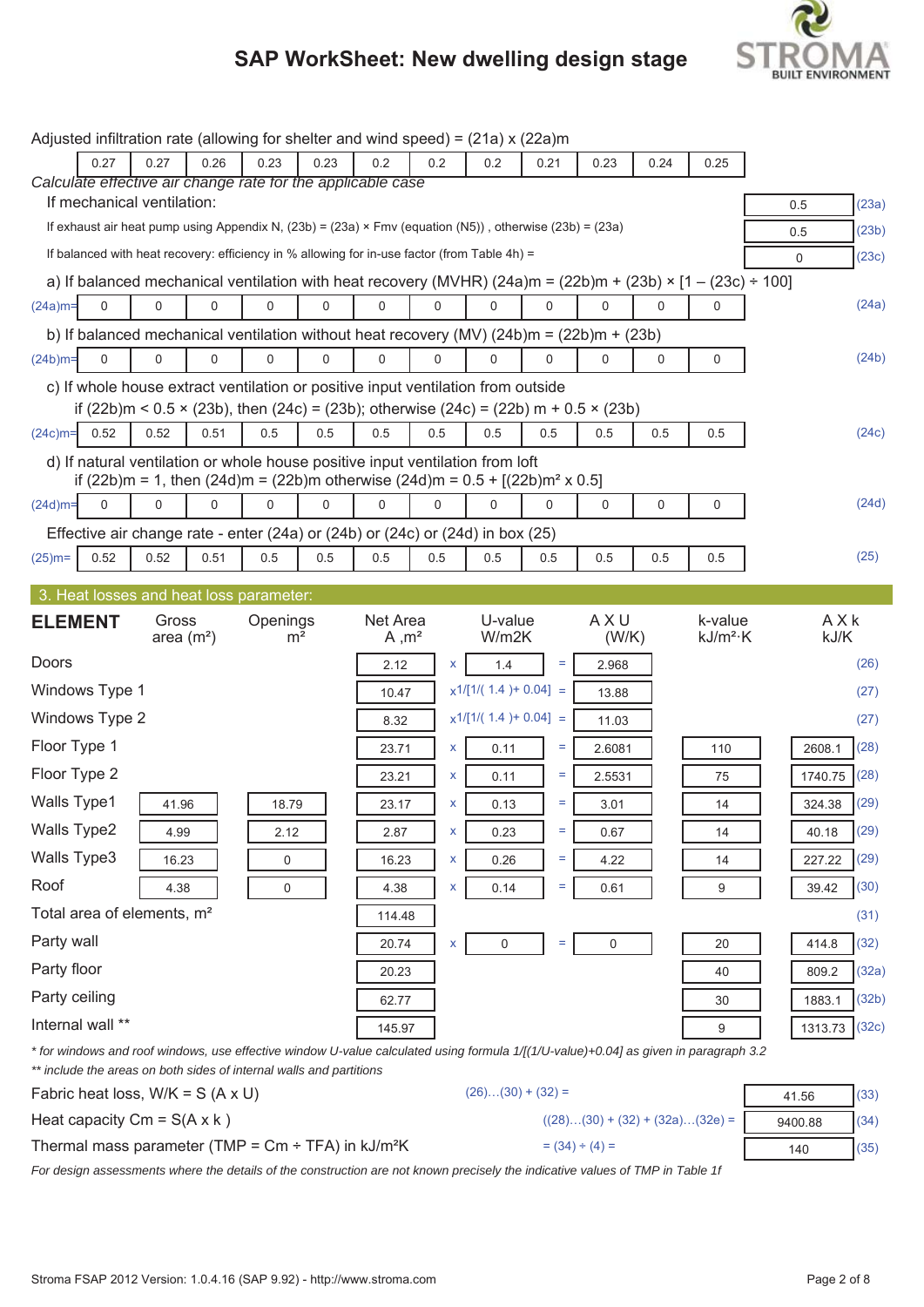# **BUILT ENVIRONMENT**

|           |                        | can be used instead of a detailed calculation. |       |       |                                                                                        |       |       |                                                                                                              |       |                             |                                                                                                                                            |             |         |      |
|-----------|------------------------|------------------------------------------------|-------|-------|----------------------------------------------------------------------------------------|-------|-------|--------------------------------------------------------------------------------------------------------------|-------|-----------------------------|--------------------------------------------------------------------------------------------------------------------------------------------|-------------|---------|------|
|           |                        |                                                |       |       | Thermal bridges: S (L x Y) calculated using Appendix K                                 |       |       |                                                                                                              |       |                             |                                                                                                                                            |             | 18.6    | (36) |
|           |                        |                                                |       |       | if details of thermal bridging are not known $(36) = 0.15 \times (31)$                 |       |       |                                                                                                              |       |                             |                                                                                                                                            |             |         |      |
|           | Total fabric heat loss |                                                |       |       |                                                                                        |       |       |                                                                                                              |       | $(33) + (36) =$             |                                                                                                                                            |             | 60.15   | (37) |
|           |                        | Ventilation heat loss calculated monthly       |       |       |                                                                                        |       |       |                                                                                                              |       |                             | $(38)$ m = 0.33 × (25)m x (5)                                                                                                              |             |         |      |
|           | Jan                    | Feb                                            | Mar   | Apr   | May                                                                                    | Jun   | Jul   | Aug                                                                                                          | Sep   | Oct                         | Nov                                                                                                                                        | Dec         |         |      |
| $(38)$ m= | 29.55                  | 29.25                                          | 28.95 | 28.36 | 28.36                                                                                  | 28.36 | 28.36 | 28.36                                                                                                        | 28.36 | 28.36                       | 28.36                                                                                                                                      | 28.36       |         | (38) |
|           |                        | Heat transfer coefficient, W/K                 |       |       |                                                                                        |       |       |                                                                                                              |       | $(39)$ m = $(37) + (38)$ m  |                                                                                                                                            |             |         |      |
| $(39)$ m= | 89.71                  | 89.4                                           | 89.1  | 88.52 | 88.52                                                                                  | 88.52 | 88.52 | 88.52                                                                                                        | 88.52 | 88.52                       | 88.52                                                                                                                                      | 88.52       |         |      |
|           |                        |                                                |       |       |                                                                                        |       |       |                                                                                                              |       |                             | Average = $Sum(39)_{112}$ /12=                                                                                                             |             | 88.74   | (39) |
|           |                        | Heat loss parameter (HLP), W/m <sup>2</sup> K  |       |       |                                                                                        |       |       |                                                                                                              |       | $(40)$ m = $(39)$ m ÷ $(4)$ |                                                                                                                                            |             |         |      |
| $(40)$ m= | 1.34                   | 1.33                                           | 1.33  | 1.32  | 1.32                                                                                   | 1.32  | 1.32  | 1.32                                                                                                         | 1.32  | 1.32                        | 1.32                                                                                                                                       | 1.32        |         |      |
|           |                        |                                                |       |       |                                                                                        |       |       |                                                                                                              |       |                             | Average = $Sum(40)_{112}$ /12=                                                                                                             |             | 1.32    | (40) |
|           |                        | Number of days in month (Table 1a)             |       |       |                                                                                        |       |       |                                                                                                              |       |                             |                                                                                                                                            |             |         |      |
|           | Jan                    | Feb                                            | Mar   | Apr   | May                                                                                    | Jun   | Jul   | Aug                                                                                                          | Sep   | Oct                         | Nov                                                                                                                                        | Dec         |         |      |
| $(41)$ m= | 31                     | 28                                             | 31    | 30    | 31                                                                                     | 30    | 31    | 31                                                                                                           | 30    | 31                          | 30                                                                                                                                         | 31          |         | (41) |
|           |                        |                                                |       |       |                                                                                        |       |       |                                                                                                              |       |                             |                                                                                                                                            |             |         |      |
|           |                        | 4. Water heating energy requirement:           |       |       |                                                                                        |       |       |                                                                                                              |       |                             |                                                                                                                                            | kWh/year:   |         |      |
|           |                        |                                                |       |       |                                                                                        |       |       |                                                                                                              |       |                             |                                                                                                                                            |             |         |      |
|           |                        | Assumed occupancy, N                           |       |       |                                                                                        |       |       |                                                                                                              |       |                             |                                                                                                                                            | 2.17        |         | (42) |
|           |                        |                                                |       |       |                                                                                        |       |       | if TFA > 13.9, N = 1 + 1.76 x [1 - exp(-0.000349 x (TFA -13.9)2)] + 0.0013 x (TFA -13.9)                     |       |                             |                                                                                                                                            |             |         |      |
|           | if TFA £ 13.9, $N = 1$ |                                                |       |       |                                                                                        |       |       | Annual average hot water usage in litres per day Vd, average = $(25 \times N)$ + 36                          |       |                             |                                                                                                                                            |             |         |      |
|           |                        |                                                |       |       |                                                                                        |       |       | Reduce the annual average hot water usage by 5% if the dwelling is designed to achieve a water use target of |       |                             |                                                                                                                                            | 85.86       |         | (43) |
|           |                        |                                                |       |       | not more that 125 litres per person per day (all water use, hot and cold)              |       |       |                                                                                                              |       |                             |                                                                                                                                            |             |         |      |
|           | Jan                    | Feb                                            | Mar   | Apr   | May                                                                                    | Jun   | Jul   | Aug                                                                                                          | Sep   | Oct                         | Nov                                                                                                                                        | Dec         |         |      |
|           |                        |                                                |       |       | Hot water usage in litres per day for each month $Vd, m =$ factor from Table 1c x (43) |       |       |                                                                                                              |       |                             |                                                                                                                                            |             |         |      |
| $(44)$ m= | 94.44                  | 91.01                                          | 87.57 | 84.14 | 80.7                                                                                   | 77.27 | 77.27 | 80.7                                                                                                         | 84.14 | 87.57                       | 91.01                                                                                                                                      | 94.44       |         |      |
|           |                        |                                                |       |       |                                                                                        |       |       |                                                                                                              |       |                             | Total = $Sum(44)_{112}$ =                                                                                                                  |             | 1030.27 | (44) |
|           |                        |                                                |       |       |                                                                                        |       |       |                                                                                                              |       |                             | Energy content of hot water used - calculated monthly = $4.190 \times Vd, m \times Nm \times DTm / 3600$ kWh/month (see Tables 1b, 1c, 1d) |             |         |      |
| $(45)$ m= | 140.05                 | 122.49                                         | 126.4 | 110.2 | 105.74                                                                                 | 91.24 | 84.55 | 97.02                                                                                                        | 98.18 | 114.42                      | 124.9                                                                                                                                      | 135.64      |         |      |
|           |                        |                                                |       |       |                                                                                        |       |       |                                                                                                              |       |                             | Total = $Sum(45)_{112}$ =                                                                                                                  |             | 1350.85 | (45) |
|           |                        |                                                |       |       |                                                                                        |       |       | If instantaneous water heating at point of use (no hot water storage), enter 0 in boxes (46) to (61)         |       |                             |                                                                                                                                            |             |         |      |
| $(46)$ m= | 21.01                  | 18.37                                          | 18.96 | 16.53 | 15.86                                                                                  | 13.69 | 12.68 | 14.55                                                                                                        | 14.73 | 17.16                       | 18.74                                                                                                                                      | 20.35       |         | (46) |
|           | Water storage loss:    |                                                |       |       |                                                                                        |       |       |                                                                                                              |       |                             |                                                                                                                                            |             |         |      |
|           |                        |                                                |       |       |                                                                                        |       |       | Storage volume (litres) including any solar or WWHRS storage within same vessel                              |       |                             |                                                                                                                                            | 0           |         | (47) |
|           |                        |                                                |       |       | If community heating and no tank in dwelling, enter 110 litres in (47)                 |       |       |                                                                                                              |       |                             |                                                                                                                                            |             |         |      |
|           |                        |                                                |       |       |                                                                                        |       |       | Otherwise if no stored hot water (this includes instantaneous combi boilers) enter '0' in (47)               |       |                             |                                                                                                                                            |             |         |      |
|           | Water storage loss:    |                                                |       |       |                                                                                        |       |       |                                                                                                              |       |                             |                                                                                                                                            |             |         |      |
|           |                        |                                                |       |       | a) If manufacturer's declared loss factor is known (kWh/day):                          |       |       |                                                                                                              |       |                             |                                                                                                                                            | 0           |         | (48) |
|           |                        | Temperature factor from Table 2b               |       |       |                                                                                        |       |       |                                                                                                              |       |                             |                                                                                                                                            | 0           |         | (49) |
|           |                        | Energy lost from water storage, kWh/year       |       |       |                                                                                        |       |       | $(48) \times (49) =$                                                                                         |       |                             |                                                                                                                                            | 0           |         | (50) |
|           |                        |                                                |       |       | b) If manufacturer's declared cylinder loss factor is not known:                       |       |       |                                                                                                              |       |                             |                                                                                                                                            |             |         |      |
|           |                        |                                                |       |       | Hot water storage loss factor from Table 2 (kWh/litre/day)                             |       |       |                                                                                                              |       |                             |                                                                                                                                            | 0           |         | (51) |
|           |                        | If community heating see section 4.3           |       |       |                                                                                        |       |       |                                                                                                              |       |                             |                                                                                                                                            |             |         |      |
|           |                        | Volume factor from Table 2a                    |       |       |                                                                                        |       |       |                                                                                                              |       |                             |                                                                                                                                            | 0           |         | (52) |
|           |                        | Temperature factor from Table 2b               |       |       |                                                                                        |       |       |                                                                                                              |       |                             |                                                                                                                                            | $\mathbf 0$ |         | (53) |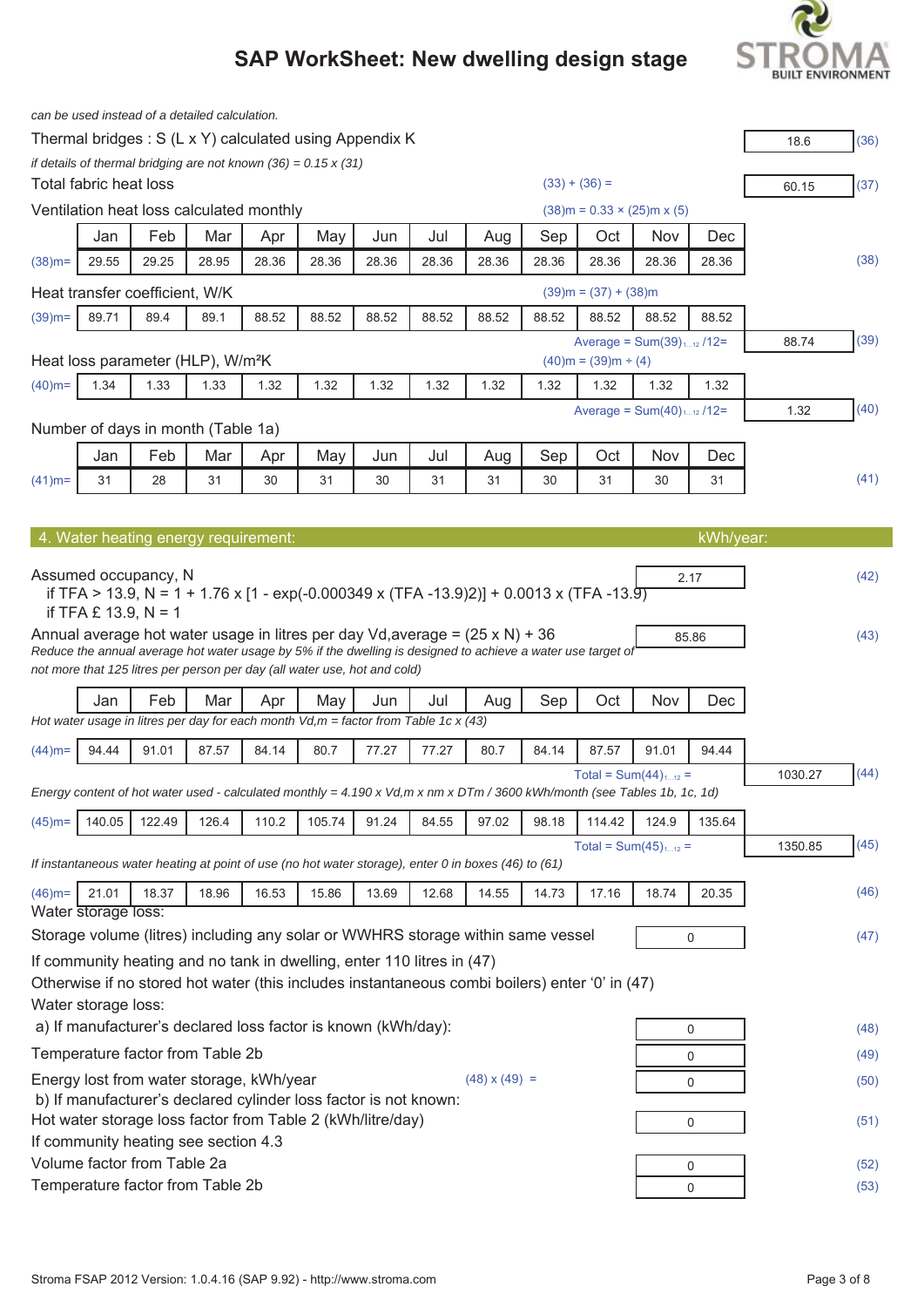# **BUILT ENVIRONMENT**

# **SAP WorkSheet: New dwelling design stage**

|           |                  | Enter (50) or (54) in (55)       |        | Energy lost from water storage, kWh/year            |             |             |                                                                                      |             | $(47)$ x $(51)$ x $(52)$ x $(53)$ =                                                                                                                      |          |             | 0<br>0 |                                                                                                                                          | (54)<br>(55) |
|-----------|------------------|----------------------------------|--------|-----------------------------------------------------|-------------|-------------|--------------------------------------------------------------------------------------|-------------|----------------------------------------------------------------------------------------------------------------------------------------------------------|----------|-------------|--------|------------------------------------------------------------------------------------------------------------------------------------------|--------------|
|           |                  |                                  |        | Water storage loss calculated for each month        |             |             |                                                                                      |             | $((56)m = (55) \times (41)m)$                                                                                                                            |          |             |        |                                                                                                                                          |              |
| $(56)$ m= | $\Omega$         | $\mathbf 0$                      | 0      | 0                                                   | 0           | $\mathbf 0$ | 0                                                                                    | $\mathbf 0$ | 0                                                                                                                                                        | $\Omega$ | $\mathbf 0$ | 0      |                                                                                                                                          | (56)         |
|           |                  |                                  |        |                                                     |             |             |                                                                                      |             | If cylinder contains dedicated solar storage, $(57)$ m = $(56)$ m x $[(50) - (H11)] + (50)$ , else $(57)$ m = $(56)$ m where $(H11)$ is from Appendix H  |          |             |        |                                                                                                                                          |              |
| $(57)$ m= | $\mathbf 0$      | 0                                | 0      | 0                                                   | 0           | $\mathbf 0$ | 0                                                                                    | 0           | 0                                                                                                                                                        | 0        | $\mathbf 0$ | 0      |                                                                                                                                          | (57)         |
|           |                  |                                  |        | Primary circuit loss (annual) from Table 3          |             |             |                                                                                      |             |                                                                                                                                                          |          |             | 0      |                                                                                                                                          | (58)         |
|           |                  |                                  |        |                                                     |             |             | Primary circuit loss calculated for each month (59)m = $(58) \div 365 \times (41)$ m |             |                                                                                                                                                          |          |             |        |                                                                                                                                          |              |
|           |                  |                                  |        |                                                     |             |             |                                                                                      |             | (modified by factor from Table H5 if there is solar water heating and a cylinder thermostat)                                                             |          |             |        |                                                                                                                                          |              |
| $(59)$ m= | $\boldsymbol{0}$ | $\mathbf 0$                      | 0      | 0                                                   | $\mathbf 0$ | 0           | 0                                                                                    | $\mathbf 0$ | 0                                                                                                                                                        | 0        | $\mathbf 0$ | 0      |                                                                                                                                          | (59)         |
|           |                  |                                  |        |                                                     |             |             | Combi loss calculated for each month $(61)$ m = $(60) \div 365 \times (41)$ m        |             |                                                                                                                                                          |          |             |        |                                                                                                                                          |              |
| $(61)$ m= | 35.76            | 32.27                            | 35.68  | 34.47                                               | 35.58       | 34.39       | 35.5                                                                                 | 35.55       | 34.43                                                                                                                                                    | 35.64    | 34.55       | 35.74  |                                                                                                                                          | (61)         |
|           |                  |                                  |        |                                                     |             |             |                                                                                      |             |                                                                                                                                                          |          |             |        | Total heat required for water heating calculated for each month (62)m = $0.85 \times (45)$ m + $(46)$ m + $(57)$ m + $(59)$ m + $(61)$ m |              |
| $(62)$ m= | 175.81           | 154.76                           | 162.08 | 144.67                                              | 141.32      | 125.63      | 120.06                                                                               | 132.58      | 132.62                                                                                                                                                   | 150.06   | 159.45      | 171.38 |                                                                                                                                          | (62)         |
|           |                  |                                  |        |                                                     |             |             |                                                                                      |             | Solar DHW input calculated using Appendix G or Appendix H (negative quantity) (enter '0' if no solar contribution to water heating)                      |          |             |        |                                                                                                                                          |              |
|           |                  |                                  |        |                                                     |             |             | (add additional lines if FGHRS and/or WWHRS applies, see Appendix G)                 |             |                                                                                                                                                          |          |             |        |                                                                                                                                          |              |
| $(63)$ m= | 0                | $\mathbf 0$                      | 0      | 0                                                   | 0           | 0           | 0                                                                                    | 0           | 0                                                                                                                                                        | 0        | 0           | 0      |                                                                                                                                          | (63)         |
|           |                  | Output from water heater         |        |                                                     |             |             |                                                                                      |             |                                                                                                                                                          |          |             |        |                                                                                                                                          |              |
| $(64)$ m= | 175.81           | 154.76                           | 162.08 | 144.67                                              | 141.32      | 125.63      | 120.06                                                                               | 132.58      | 132.62                                                                                                                                                   | 150.06   | 159.45      | 171.38 |                                                                                                                                          |              |
|           |                  |                                  |        |                                                     |             |             |                                                                                      |             | Output from water heater (annual) <sub>112</sub>                                                                                                         |          |             |        | 1770.41                                                                                                                                  | (64)         |
|           |                  |                                  |        |                                                     |             |             |                                                                                      |             | Heat gains from water heating, kWh/month 0.25 $(0.85 \times (45) \text{m} + (61) \text{m}) + 0.8 \times [(46) \text{m} + (57) \text{m} + (59) \text{m}]$ |          |             |        |                                                                                                                                          |              |
| $(65)$ m= | 55.51            | 48.8                             | 50.95  | 45.26                                               | 44.05       | 38.94       | 36.99                                                                                | 41.15       | 41.25                                                                                                                                                    | 46.95    | 50.17       | 54.03  |                                                                                                                                          | (65)         |
|           |                  |                                  |        |                                                     |             |             |                                                                                      |             | include (57)m in calculation of (65)m only if cylinder is in the dwelling or hot water is from community heating                                         |          |             |        |                                                                                                                                          |              |
|           |                  |                                  |        | 5. Internal gains (see Table 5 and 5a):             |             |             |                                                                                      |             |                                                                                                                                                          |          |             |        |                                                                                                                                          |              |
|           |                  | Metabolic gains (Table 5), Watts |        |                                                     |             |             |                                                                                      |             |                                                                                                                                                          |          |             |        |                                                                                                                                          |              |
|           | Jan              | Feb                              | Mar    | Apr                                                 | May         | Jun         | Jul                                                                                  | Aug         | Sep                                                                                                                                                      | Oct      | Nov         | Dec    |                                                                                                                                          |              |
|           | $(66)$ m= 130.5  | 130.5                            | 130.5  | 130.5                                               | 130.5       | 130.5       | 130.5                                                                                | 130.5       | 130.5                                                                                                                                                    | 130.5    | 130.5       | 130.5  |                                                                                                                                          | (66)         |
|           |                  |                                  |        |                                                     |             |             | Lighting gains (calculated in Appendix L, equation L9 or L9a), also see Table 5      |             |                                                                                                                                                          |          |             |        |                                                                                                                                          |              |
| $(67)$ m= | 42.47            | 37.72                            | 30.68  | 23.22                                               | 17.36       | 14.66       | 15.84                                                                                | 20.59       | 27.63                                                                                                                                                    | 35.08    | 40.95       | 43.65  |                                                                                                                                          | (67)         |
|           |                  |                                  |        |                                                     |             |             |                                                                                      |             | Appliances gains (calculated in Appendix L, equation L13 or L13a), also see Table 5                                                                      |          |             |        |                                                                                                                                          |              |
| $(68)$ m= | 284.41           | 287.36                           | 279.93 | 264.09                                              | 244.11      | 225.32      | 212.77                                                                               | 209.82      | 217.26                                                                                                                                                   | 233.09   | 253.08      | 271.86 |                                                                                                                                          | (68)         |
|           |                  |                                  |        |                                                     |             |             |                                                                                      |             | Cooking gains (calculated in Appendix L, equation L15 or L15a), also see Table 5                                                                         |          |             |        |                                                                                                                                          |              |
| $(69)$ m= | 50.22            | 50.22                            | 50.22  | 50.22                                               | 50.22       | 50.22       | 50.22                                                                                | 50.22       | 50.22                                                                                                                                                    | 50.22    | 50.22       | 50.22  |                                                                                                                                          | (69)         |
|           |                  | Pumps and fans gains (Table 5a)  |        |                                                     |             |             |                                                                                      |             |                                                                                                                                                          |          |             |        |                                                                                                                                          |              |
| $(70)$ m= | 3                | 3                                | 3      | 3                                                   | 3           | 3           | 3                                                                                    | 3           | 3                                                                                                                                                        | 3        | 3           | 3      |                                                                                                                                          | (70)         |
|           |                  |                                  |        | Losses e.g. evaporation (negative values) (Table 5) |             |             |                                                                                      |             |                                                                                                                                                          |          |             |        |                                                                                                                                          |              |
| $(71)$ m= |                  | $-87$                            | $-87$  | $-87$                                               | $-87$       | $-87$       | $-87$                                                                                | $-87$       | $-87$                                                                                                                                                    | $-87$    | $-87$       | $-87$  |                                                                                                                                          | (71)         |
|           | $-87$            |                                  |        |                                                     |             |             |                                                                                      |             |                                                                                                                                                          |          |             |        |                                                                                                                                          |              |
|           |                  | Water heating gains (Table 5)    |        |                                                     |             |             |                                                                                      |             |                                                                                                                                                          |          |             |        |                                                                                                                                          |              |
| $(72)$ m= | 74.61            | 72.61                            | 68.48  | 62.86                                               | 59.21       | 54.08       | 49.72                                                                                | 55.31       | 57.3                                                                                                                                                     | 63.11    | 69.68       | 72.63  |                                                                                                                                          | (72)         |
|           |                  | Total internal gains =           |        |                                                     |             |             |                                                                                      |             | $(66)m + (67)m + (68)m + (69)m + (70)m + (71)m + (72)m$                                                                                                  |          |             |        |                                                                                                                                          |              |
| $(73)$ m= | 498.21           | 494.42                           | 475.81 | 446.9                                               | 417.4       | 390.78      | 375.05                                                                               | 382.44      | 398.91                                                                                                                                                   | 428.01   | 460.43      | 484.87 |                                                                                                                                          | (73)         |

Solar gains are calculated using solar flux from Table 6a and associated equations to convert to the applicable orientation.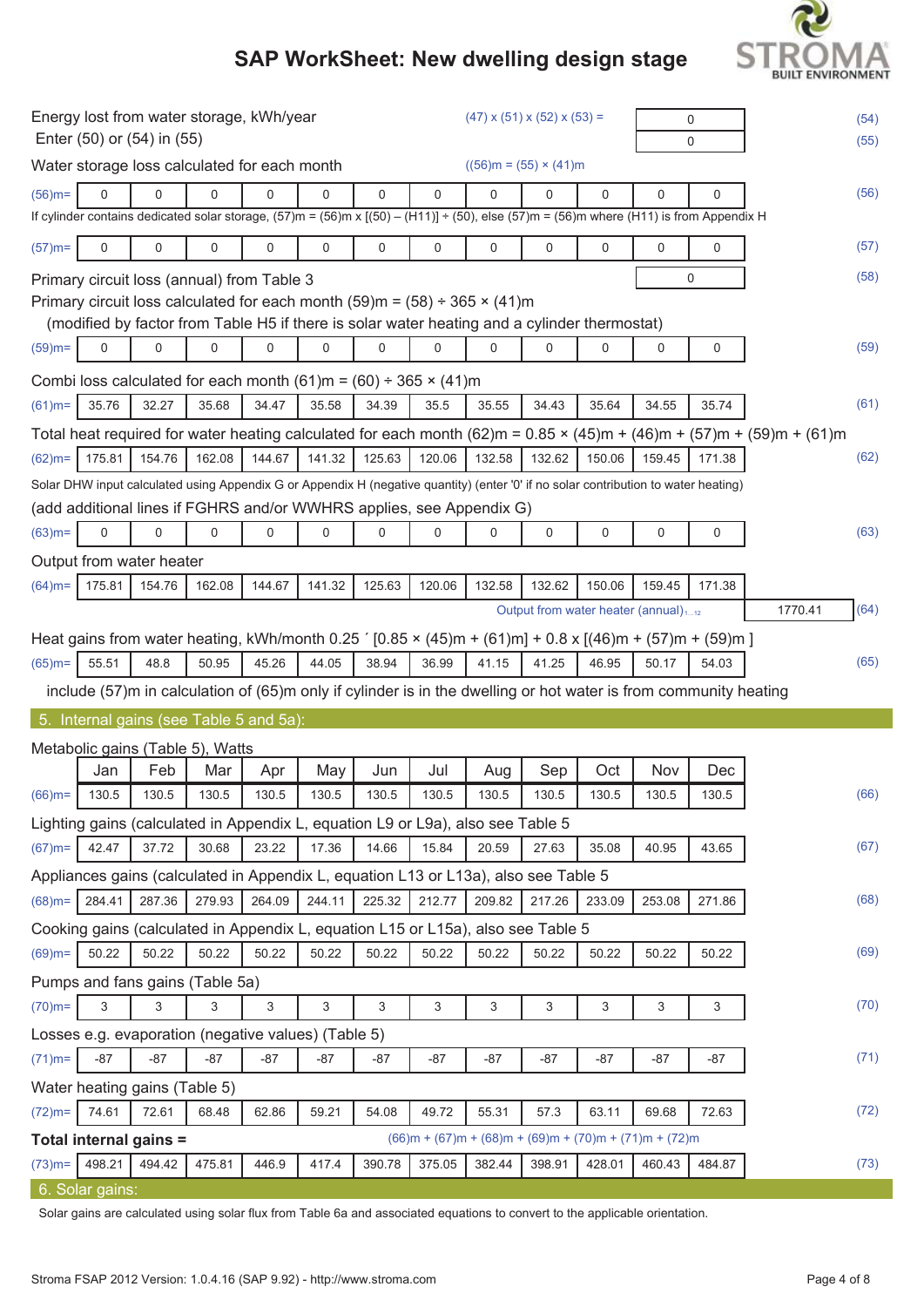

| Southeast $0.9x$<br>(77)<br>0.77<br>X<br>10.47<br>$\pmb{\mathsf{X}}$<br>36.79<br>X<br>0.4<br>X<br>0.8<br>Ξ<br>85.43<br>Southeast $0.9x$<br>(77)<br>0.77<br>10.47<br>62.67<br>X<br>0.8<br>Ξ<br>145.52<br>x<br>x<br>0.4<br>x<br>Southeast $0.9x$<br>(77)<br>$=$<br>0.77<br>x<br>10.47<br>X<br>85.75<br>X<br>0.4<br>X<br>0.8<br>199.1<br>Southeast $0.9x$<br>106.25<br>(77)<br>0.77<br>10.47<br>X<br>0.4<br>X<br>0.8<br>Ξ<br>246.7<br>x<br>X<br>Southeast $0.9x$<br>(77)<br>0.77<br>X<br>X<br>Ξ<br>276.32<br>x<br>10.47<br>x<br>119.01<br>0.8<br>0.4<br>Southeast $0.9x$<br>(77)<br>Ξ<br>X<br>0.77<br>X<br>10.47<br>X<br>118.15<br>0.4<br>x<br>0.8<br>274.32<br>Southeast $0.9x$<br>(77)<br>0.77<br>10.47<br>113.91<br>X<br>0.4<br>0.8<br>Ξ<br>264.48<br>x<br>x<br>x<br>Southeast $0.9x$<br>(77)<br>0.77<br>104.39<br>X<br>0.8<br>Ξ<br>x<br>10.47<br>x<br>0.4<br>x<br>242.38<br>Southeast 0.9x<br>(77)<br>$=$<br>X<br>0.77<br>x<br>10.47<br>X<br>92.85<br>0.4<br>X<br>0.8<br>215.59<br>Southeast $0.9x$<br>(77)<br>0.77<br>10.47<br>69.27<br>X<br>0.4<br>0.8<br>$=$<br>160.83<br>x<br>X<br>x<br>Southeast $0.9x$<br>$=$<br>(77)<br>0.77<br>$\pmb{\mathsf{X}}$<br>X<br>X<br>X<br>10.47<br>44.07<br>0.8<br>102.32<br>0.4<br>Southeast $0.9x$<br>(77)<br>Ξ<br>0.77<br>10.47<br>31.49<br>X<br>0.4<br>0.8<br>x<br>x<br>x<br>73.11<br>Southwest <sub>0.9x</sub><br>(79)<br>0.54<br>8.32<br>0.8<br>Ξ<br>x<br>x<br>36.79<br>0.4<br>x<br>47.61<br>Southwest <sub>0.9x</sub><br>(79)<br>0.54<br>0.8<br>Ξ<br>x<br>8.32<br>X<br>62.67<br>0.4<br>x<br>81.09<br>Southwest <sub>0.9x</sub><br>(79)<br>$=$<br>0.54<br>8.32<br>85.75<br>0.4<br>0.8<br>110.96<br>x<br>X<br>x<br>Southwest <sub>0.9x</sub><br>(79)<br>0.54<br>106.25<br>$=$<br>x<br>8.32<br>X<br>0.4<br>x<br>0.8<br>137.48<br>Southwest <sub>0.9x</sub><br>(79)<br>0.54<br>X<br>Ξ<br>x<br>8.32<br>X<br>119.01<br>0.8<br>153.99<br>0.4<br>Southwest <sub>0.9x</sub><br>(79)<br>0.54<br>Ξ<br>8.32<br>118.15<br>0.4<br>X<br>0.8<br>152.88<br>x<br>x<br>Southwest <sub>0.9x</sub><br>(79)<br>0.54<br>8.32<br>113.91<br>0.8<br>Ξ<br>x<br>x<br>0.4<br>x<br>147.39<br>Southwest <sub>0.9x</sub><br>(79)<br>0.54<br>Ξ<br>x<br>8.32<br>X<br>104.39<br>0.4<br>x<br>0.8<br>135.07<br>Southwest <sub>0.9x</sub><br>(79)<br>0.54<br>$=$<br>8.32<br>92.85<br>0.4<br>0.8<br>120.14<br>x<br>X<br>x<br>Southwest <sub>0.9x</sub><br>(79)<br>0.54<br>69.27<br>$=$<br>x<br>8.32<br>X<br>0.4<br>x<br>0.8<br>89.63<br>Southwest <sub>0.9x</sub><br>(79)<br>Ξ<br>0.54<br>x<br>8.32<br>x<br>44.07<br>x<br>0.8<br>57.02<br>0.4<br>Southwest <sub>0.9x</sub><br>(79)<br>0.54<br>31.49<br>0.4<br>0.8<br>8.32<br>Ξ<br>40.74<br>x<br>x<br>x<br>Solar gains in watts, calculated for each month<br>$(83)m = Sum(74)m$ $(82)m$<br>113.85<br>(83)<br>133.04<br>226.61<br>310.06<br>384.18<br>430.31<br>427.2<br>411.87<br>377.45<br>335.73<br>159.35<br>$(83)$ m=<br>250.45<br>Total gains – internal and solar $(84)$ m = $(73)$ m + $(83)$ m, watts<br>631.25<br>721.03<br>785.87<br>817.98<br>786.92<br>759.89<br>734.64<br>678.47<br>598.72<br>(84)<br>$(84)$ m=<br>831.08<br>847.72<br>619.78<br>7. Mean internal temperature (heating season)<br>Temperature during heating periods in the living area from Table 9, Th1 (°C)<br>(85)<br>21<br>Utilisation factor for gains for living area, h1,m (see Table 9a)<br>Feb<br>Mar<br>Sep<br>Jan<br>Apr<br>May<br>Jun<br>Jul<br>Oct<br>Nov<br>Aug<br>Dec<br>(86)<br>0.95<br>0.93<br>0.9<br>0.83<br>0.74<br>0.6<br>0.49<br>0.68<br>0.85<br>0.93<br>0.96<br>$(86)$ m=<br>0.46<br>Mean internal temperature in living area T1 (follow steps 3 to 7 in Table 9c)<br>(87)<br>19.17<br>19.43<br>19.8<br>20.23<br>20.59<br>20.84<br>20.95<br>20.93<br>20.77<br>20.29<br>19.66<br>19.13<br>$(87)$ m=<br>Temperature during heating periods in rest of dwelling from Table 9, Th2 (°C)<br>(88)<br>19.82<br>19.83<br>$(88)$ m=<br>19.81<br>19.82<br>19.83<br>19.83<br>19.83<br>19.83<br>19.83<br>19.83<br>19.83<br>19.83<br>Utilisation factor for gains for rest of dwelling, h2,m (see Table 9a)<br>(89)<br>0.94<br>0.92<br>$(89)$ m=<br>0.88<br>0.8<br>0.68<br>0.52<br>0.35<br>0.38<br>0.6<br>0.81<br>0.92<br>0.95 |  | Orientation: Access Factor<br>Table 6d |  | Area<br>m <sup>2</sup> |  | Flux | Table 6a |  | $g_{-}$<br>Table 6b |  | FF<br>Table 6c |  | Gains<br>(W) |  |
|--------------------------------------------------------------------------------------------------------------------------------------------------------------------------------------------------------------------------------------------------------------------------------------------------------------------------------------------------------------------------------------------------------------------------------------------------------------------------------------------------------------------------------------------------------------------------------------------------------------------------------------------------------------------------------------------------------------------------------------------------------------------------------------------------------------------------------------------------------------------------------------------------------------------------------------------------------------------------------------------------------------------------------------------------------------------------------------------------------------------------------------------------------------------------------------------------------------------------------------------------------------------------------------------------------------------------------------------------------------------------------------------------------------------------------------------------------------------------------------------------------------------------------------------------------------------------------------------------------------------------------------------------------------------------------------------------------------------------------------------------------------------------------------------------------------------------------------------------------------------------------------------------------------------------------------------------------------------------------------------------------------------------------------------------------------------------------------------------------------------------------------------------------------------------------------------------------------------------------------------------------------------------------------------------------------------------------------------------------------------------------------------------------------------------------------------------------------------------------------------------------------------------------------------------------------------------------------------------------------------------------------------------------------------------------------------------------------------------------------------------------------------------------------------------------------------------------------------------------------------------------------------------------------------------------------------------------------------------------------------------------------------------------------------------------------------------------------------------------------------------------------------------------------------------------------------------------------------------------------------------------------------------------------------------------------------------------------------------------------------------------------------------------------------------------------------------------------------------------------------------------------------------------------------------------------------------------------------------------------------------------------------------------------------------------------------------------------------------------------------------------------------------------------------------------------------------------------------------------------------------------------------------------------------------------------------------------------------------------------------------------------------------------------------------------------------------------------------------------------------------------------------------------------------------|--|----------------------------------------|--|------------------------|--|------|----------|--|---------------------|--|----------------|--|--------------|--|
|                                                                                                                                                                                                                                                                                                                                                                                                                                                                                                                                                                                                                                                                                                                                                                                                                                                                                                                                                                                                                                                                                                                                                                                                                                                                                                                                                                                                                                                                                                                                                                                                                                                                                                                                                                                                                                                                                                                                                                                                                                                                                                                                                                                                                                                                                                                                                                                                                                                                                                                                                                                                                                                                                                                                                                                                                                                                                                                                                                                                                                                                                                                                                                                                                                                                                                                                                                                                                                                                                                                                                                                                                                                                                                                                                                                                                                                                                                                                                                                                                                                                                                                                                                          |  |                                        |  |                        |  |      |          |  |                     |  |                |  |              |  |
|                                                                                                                                                                                                                                                                                                                                                                                                                                                                                                                                                                                                                                                                                                                                                                                                                                                                                                                                                                                                                                                                                                                                                                                                                                                                                                                                                                                                                                                                                                                                                                                                                                                                                                                                                                                                                                                                                                                                                                                                                                                                                                                                                                                                                                                                                                                                                                                                                                                                                                                                                                                                                                                                                                                                                                                                                                                                                                                                                                                                                                                                                                                                                                                                                                                                                                                                                                                                                                                                                                                                                                                                                                                                                                                                                                                                                                                                                                                                                                                                                                                                                                                                                                          |  |                                        |  |                        |  |      |          |  |                     |  |                |  |              |  |
|                                                                                                                                                                                                                                                                                                                                                                                                                                                                                                                                                                                                                                                                                                                                                                                                                                                                                                                                                                                                                                                                                                                                                                                                                                                                                                                                                                                                                                                                                                                                                                                                                                                                                                                                                                                                                                                                                                                                                                                                                                                                                                                                                                                                                                                                                                                                                                                                                                                                                                                                                                                                                                                                                                                                                                                                                                                                                                                                                                                                                                                                                                                                                                                                                                                                                                                                                                                                                                                                                                                                                                                                                                                                                                                                                                                                                                                                                                                                                                                                                                                                                                                                                                          |  |                                        |  |                        |  |      |          |  |                     |  |                |  |              |  |
|                                                                                                                                                                                                                                                                                                                                                                                                                                                                                                                                                                                                                                                                                                                                                                                                                                                                                                                                                                                                                                                                                                                                                                                                                                                                                                                                                                                                                                                                                                                                                                                                                                                                                                                                                                                                                                                                                                                                                                                                                                                                                                                                                                                                                                                                                                                                                                                                                                                                                                                                                                                                                                                                                                                                                                                                                                                                                                                                                                                                                                                                                                                                                                                                                                                                                                                                                                                                                                                                                                                                                                                                                                                                                                                                                                                                                                                                                                                                                                                                                                                                                                                                                                          |  |                                        |  |                        |  |      |          |  |                     |  |                |  |              |  |
|                                                                                                                                                                                                                                                                                                                                                                                                                                                                                                                                                                                                                                                                                                                                                                                                                                                                                                                                                                                                                                                                                                                                                                                                                                                                                                                                                                                                                                                                                                                                                                                                                                                                                                                                                                                                                                                                                                                                                                                                                                                                                                                                                                                                                                                                                                                                                                                                                                                                                                                                                                                                                                                                                                                                                                                                                                                                                                                                                                                                                                                                                                                                                                                                                                                                                                                                                                                                                                                                                                                                                                                                                                                                                                                                                                                                                                                                                                                                                                                                                                                                                                                                                                          |  |                                        |  |                        |  |      |          |  |                     |  |                |  |              |  |
|                                                                                                                                                                                                                                                                                                                                                                                                                                                                                                                                                                                                                                                                                                                                                                                                                                                                                                                                                                                                                                                                                                                                                                                                                                                                                                                                                                                                                                                                                                                                                                                                                                                                                                                                                                                                                                                                                                                                                                                                                                                                                                                                                                                                                                                                                                                                                                                                                                                                                                                                                                                                                                                                                                                                                                                                                                                                                                                                                                                                                                                                                                                                                                                                                                                                                                                                                                                                                                                                                                                                                                                                                                                                                                                                                                                                                                                                                                                                                                                                                                                                                                                                                                          |  |                                        |  |                        |  |      |          |  |                     |  |                |  |              |  |
|                                                                                                                                                                                                                                                                                                                                                                                                                                                                                                                                                                                                                                                                                                                                                                                                                                                                                                                                                                                                                                                                                                                                                                                                                                                                                                                                                                                                                                                                                                                                                                                                                                                                                                                                                                                                                                                                                                                                                                                                                                                                                                                                                                                                                                                                                                                                                                                                                                                                                                                                                                                                                                                                                                                                                                                                                                                                                                                                                                                                                                                                                                                                                                                                                                                                                                                                                                                                                                                                                                                                                                                                                                                                                                                                                                                                                                                                                                                                                                                                                                                                                                                                                                          |  |                                        |  |                        |  |      |          |  |                     |  |                |  |              |  |
|                                                                                                                                                                                                                                                                                                                                                                                                                                                                                                                                                                                                                                                                                                                                                                                                                                                                                                                                                                                                                                                                                                                                                                                                                                                                                                                                                                                                                                                                                                                                                                                                                                                                                                                                                                                                                                                                                                                                                                                                                                                                                                                                                                                                                                                                                                                                                                                                                                                                                                                                                                                                                                                                                                                                                                                                                                                                                                                                                                                                                                                                                                                                                                                                                                                                                                                                                                                                                                                                                                                                                                                                                                                                                                                                                                                                                                                                                                                                                                                                                                                                                                                                                                          |  |                                        |  |                        |  |      |          |  |                     |  |                |  |              |  |
|                                                                                                                                                                                                                                                                                                                                                                                                                                                                                                                                                                                                                                                                                                                                                                                                                                                                                                                                                                                                                                                                                                                                                                                                                                                                                                                                                                                                                                                                                                                                                                                                                                                                                                                                                                                                                                                                                                                                                                                                                                                                                                                                                                                                                                                                                                                                                                                                                                                                                                                                                                                                                                                                                                                                                                                                                                                                                                                                                                                                                                                                                                                                                                                                                                                                                                                                                                                                                                                                                                                                                                                                                                                                                                                                                                                                                                                                                                                                                                                                                                                                                                                                                                          |  |                                        |  |                        |  |      |          |  |                     |  |                |  |              |  |
|                                                                                                                                                                                                                                                                                                                                                                                                                                                                                                                                                                                                                                                                                                                                                                                                                                                                                                                                                                                                                                                                                                                                                                                                                                                                                                                                                                                                                                                                                                                                                                                                                                                                                                                                                                                                                                                                                                                                                                                                                                                                                                                                                                                                                                                                                                                                                                                                                                                                                                                                                                                                                                                                                                                                                                                                                                                                                                                                                                                                                                                                                                                                                                                                                                                                                                                                                                                                                                                                                                                                                                                                                                                                                                                                                                                                                                                                                                                                                                                                                                                                                                                                                                          |  |                                        |  |                        |  |      |          |  |                     |  |                |  |              |  |
|                                                                                                                                                                                                                                                                                                                                                                                                                                                                                                                                                                                                                                                                                                                                                                                                                                                                                                                                                                                                                                                                                                                                                                                                                                                                                                                                                                                                                                                                                                                                                                                                                                                                                                                                                                                                                                                                                                                                                                                                                                                                                                                                                                                                                                                                                                                                                                                                                                                                                                                                                                                                                                                                                                                                                                                                                                                                                                                                                                                                                                                                                                                                                                                                                                                                                                                                                                                                                                                                                                                                                                                                                                                                                                                                                                                                                                                                                                                                                                                                                                                                                                                                                                          |  |                                        |  |                        |  |      |          |  |                     |  |                |  |              |  |
|                                                                                                                                                                                                                                                                                                                                                                                                                                                                                                                                                                                                                                                                                                                                                                                                                                                                                                                                                                                                                                                                                                                                                                                                                                                                                                                                                                                                                                                                                                                                                                                                                                                                                                                                                                                                                                                                                                                                                                                                                                                                                                                                                                                                                                                                                                                                                                                                                                                                                                                                                                                                                                                                                                                                                                                                                                                                                                                                                                                                                                                                                                                                                                                                                                                                                                                                                                                                                                                                                                                                                                                                                                                                                                                                                                                                                                                                                                                                                                                                                                                                                                                                                                          |  |                                        |  |                        |  |      |          |  |                     |  |                |  |              |  |
|                                                                                                                                                                                                                                                                                                                                                                                                                                                                                                                                                                                                                                                                                                                                                                                                                                                                                                                                                                                                                                                                                                                                                                                                                                                                                                                                                                                                                                                                                                                                                                                                                                                                                                                                                                                                                                                                                                                                                                                                                                                                                                                                                                                                                                                                                                                                                                                                                                                                                                                                                                                                                                                                                                                                                                                                                                                                                                                                                                                                                                                                                                                                                                                                                                                                                                                                                                                                                                                                                                                                                                                                                                                                                                                                                                                                                                                                                                                                                                                                                                                                                                                                                                          |  |                                        |  |                        |  |      |          |  |                     |  |                |  |              |  |
|                                                                                                                                                                                                                                                                                                                                                                                                                                                                                                                                                                                                                                                                                                                                                                                                                                                                                                                                                                                                                                                                                                                                                                                                                                                                                                                                                                                                                                                                                                                                                                                                                                                                                                                                                                                                                                                                                                                                                                                                                                                                                                                                                                                                                                                                                                                                                                                                                                                                                                                                                                                                                                                                                                                                                                                                                                                                                                                                                                                                                                                                                                                                                                                                                                                                                                                                                                                                                                                                                                                                                                                                                                                                                                                                                                                                                                                                                                                                                                                                                                                                                                                                                                          |  |                                        |  |                        |  |      |          |  |                     |  |                |  |              |  |
|                                                                                                                                                                                                                                                                                                                                                                                                                                                                                                                                                                                                                                                                                                                                                                                                                                                                                                                                                                                                                                                                                                                                                                                                                                                                                                                                                                                                                                                                                                                                                                                                                                                                                                                                                                                                                                                                                                                                                                                                                                                                                                                                                                                                                                                                                                                                                                                                                                                                                                                                                                                                                                                                                                                                                                                                                                                                                                                                                                                                                                                                                                                                                                                                                                                                                                                                                                                                                                                                                                                                                                                                                                                                                                                                                                                                                                                                                                                                                                                                                                                                                                                                                                          |  |                                        |  |                        |  |      |          |  |                     |  |                |  |              |  |
|                                                                                                                                                                                                                                                                                                                                                                                                                                                                                                                                                                                                                                                                                                                                                                                                                                                                                                                                                                                                                                                                                                                                                                                                                                                                                                                                                                                                                                                                                                                                                                                                                                                                                                                                                                                                                                                                                                                                                                                                                                                                                                                                                                                                                                                                                                                                                                                                                                                                                                                                                                                                                                                                                                                                                                                                                                                                                                                                                                                                                                                                                                                                                                                                                                                                                                                                                                                                                                                                                                                                                                                                                                                                                                                                                                                                                                                                                                                                                                                                                                                                                                                                                                          |  |                                        |  |                        |  |      |          |  |                     |  |                |  |              |  |
|                                                                                                                                                                                                                                                                                                                                                                                                                                                                                                                                                                                                                                                                                                                                                                                                                                                                                                                                                                                                                                                                                                                                                                                                                                                                                                                                                                                                                                                                                                                                                                                                                                                                                                                                                                                                                                                                                                                                                                                                                                                                                                                                                                                                                                                                                                                                                                                                                                                                                                                                                                                                                                                                                                                                                                                                                                                                                                                                                                                                                                                                                                                                                                                                                                                                                                                                                                                                                                                                                                                                                                                                                                                                                                                                                                                                                                                                                                                                                                                                                                                                                                                                                                          |  |                                        |  |                        |  |      |          |  |                     |  |                |  |              |  |
|                                                                                                                                                                                                                                                                                                                                                                                                                                                                                                                                                                                                                                                                                                                                                                                                                                                                                                                                                                                                                                                                                                                                                                                                                                                                                                                                                                                                                                                                                                                                                                                                                                                                                                                                                                                                                                                                                                                                                                                                                                                                                                                                                                                                                                                                                                                                                                                                                                                                                                                                                                                                                                                                                                                                                                                                                                                                                                                                                                                                                                                                                                                                                                                                                                                                                                                                                                                                                                                                                                                                                                                                                                                                                                                                                                                                                                                                                                                                                                                                                                                                                                                                                                          |  |                                        |  |                        |  |      |          |  |                     |  |                |  |              |  |
|                                                                                                                                                                                                                                                                                                                                                                                                                                                                                                                                                                                                                                                                                                                                                                                                                                                                                                                                                                                                                                                                                                                                                                                                                                                                                                                                                                                                                                                                                                                                                                                                                                                                                                                                                                                                                                                                                                                                                                                                                                                                                                                                                                                                                                                                                                                                                                                                                                                                                                                                                                                                                                                                                                                                                                                                                                                                                                                                                                                                                                                                                                                                                                                                                                                                                                                                                                                                                                                                                                                                                                                                                                                                                                                                                                                                                                                                                                                                                                                                                                                                                                                                                                          |  |                                        |  |                        |  |      |          |  |                     |  |                |  |              |  |
|                                                                                                                                                                                                                                                                                                                                                                                                                                                                                                                                                                                                                                                                                                                                                                                                                                                                                                                                                                                                                                                                                                                                                                                                                                                                                                                                                                                                                                                                                                                                                                                                                                                                                                                                                                                                                                                                                                                                                                                                                                                                                                                                                                                                                                                                                                                                                                                                                                                                                                                                                                                                                                                                                                                                                                                                                                                                                                                                                                                                                                                                                                                                                                                                                                                                                                                                                                                                                                                                                                                                                                                                                                                                                                                                                                                                                                                                                                                                                                                                                                                                                                                                                                          |  |                                        |  |                        |  |      |          |  |                     |  |                |  |              |  |
|                                                                                                                                                                                                                                                                                                                                                                                                                                                                                                                                                                                                                                                                                                                                                                                                                                                                                                                                                                                                                                                                                                                                                                                                                                                                                                                                                                                                                                                                                                                                                                                                                                                                                                                                                                                                                                                                                                                                                                                                                                                                                                                                                                                                                                                                                                                                                                                                                                                                                                                                                                                                                                                                                                                                                                                                                                                                                                                                                                                                                                                                                                                                                                                                                                                                                                                                                                                                                                                                                                                                                                                                                                                                                                                                                                                                                                                                                                                                                                                                                                                                                                                                                                          |  |                                        |  |                        |  |      |          |  |                     |  |                |  |              |  |
|                                                                                                                                                                                                                                                                                                                                                                                                                                                                                                                                                                                                                                                                                                                                                                                                                                                                                                                                                                                                                                                                                                                                                                                                                                                                                                                                                                                                                                                                                                                                                                                                                                                                                                                                                                                                                                                                                                                                                                                                                                                                                                                                                                                                                                                                                                                                                                                                                                                                                                                                                                                                                                                                                                                                                                                                                                                                                                                                                                                                                                                                                                                                                                                                                                                                                                                                                                                                                                                                                                                                                                                                                                                                                                                                                                                                                                                                                                                                                                                                                                                                                                                                                                          |  |                                        |  |                        |  |      |          |  |                     |  |                |  |              |  |
|                                                                                                                                                                                                                                                                                                                                                                                                                                                                                                                                                                                                                                                                                                                                                                                                                                                                                                                                                                                                                                                                                                                                                                                                                                                                                                                                                                                                                                                                                                                                                                                                                                                                                                                                                                                                                                                                                                                                                                                                                                                                                                                                                                                                                                                                                                                                                                                                                                                                                                                                                                                                                                                                                                                                                                                                                                                                                                                                                                                                                                                                                                                                                                                                                                                                                                                                                                                                                                                                                                                                                                                                                                                                                                                                                                                                                                                                                                                                                                                                                                                                                                                                                                          |  |                                        |  |                        |  |      |          |  |                     |  |                |  |              |  |
|                                                                                                                                                                                                                                                                                                                                                                                                                                                                                                                                                                                                                                                                                                                                                                                                                                                                                                                                                                                                                                                                                                                                                                                                                                                                                                                                                                                                                                                                                                                                                                                                                                                                                                                                                                                                                                                                                                                                                                                                                                                                                                                                                                                                                                                                                                                                                                                                                                                                                                                                                                                                                                                                                                                                                                                                                                                                                                                                                                                                                                                                                                                                                                                                                                                                                                                                                                                                                                                                                                                                                                                                                                                                                                                                                                                                                                                                                                                                                                                                                                                                                                                                                                          |  |                                        |  |                        |  |      |          |  |                     |  |                |  |              |  |
|                                                                                                                                                                                                                                                                                                                                                                                                                                                                                                                                                                                                                                                                                                                                                                                                                                                                                                                                                                                                                                                                                                                                                                                                                                                                                                                                                                                                                                                                                                                                                                                                                                                                                                                                                                                                                                                                                                                                                                                                                                                                                                                                                                                                                                                                                                                                                                                                                                                                                                                                                                                                                                                                                                                                                                                                                                                                                                                                                                                                                                                                                                                                                                                                                                                                                                                                                                                                                                                                                                                                                                                                                                                                                                                                                                                                                                                                                                                                                                                                                                                                                                                                                                          |  |                                        |  |                        |  |      |          |  |                     |  |                |  |              |  |
|                                                                                                                                                                                                                                                                                                                                                                                                                                                                                                                                                                                                                                                                                                                                                                                                                                                                                                                                                                                                                                                                                                                                                                                                                                                                                                                                                                                                                                                                                                                                                                                                                                                                                                                                                                                                                                                                                                                                                                                                                                                                                                                                                                                                                                                                                                                                                                                                                                                                                                                                                                                                                                                                                                                                                                                                                                                                                                                                                                                                                                                                                                                                                                                                                                                                                                                                                                                                                                                                                                                                                                                                                                                                                                                                                                                                                                                                                                                                                                                                                                                                                                                                                                          |  |                                        |  |                        |  |      |          |  |                     |  |                |  |              |  |
|                                                                                                                                                                                                                                                                                                                                                                                                                                                                                                                                                                                                                                                                                                                                                                                                                                                                                                                                                                                                                                                                                                                                                                                                                                                                                                                                                                                                                                                                                                                                                                                                                                                                                                                                                                                                                                                                                                                                                                                                                                                                                                                                                                                                                                                                                                                                                                                                                                                                                                                                                                                                                                                                                                                                                                                                                                                                                                                                                                                                                                                                                                                                                                                                                                                                                                                                                                                                                                                                                                                                                                                                                                                                                                                                                                                                                                                                                                                                                                                                                                                                                                                                                                          |  |                                        |  |                        |  |      |          |  |                     |  |                |  |              |  |
|                                                                                                                                                                                                                                                                                                                                                                                                                                                                                                                                                                                                                                                                                                                                                                                                                                                                                                                                                                                                                                                                                                                                                                                                                                                                                                                                                                                                                                                                                                                                                                                                                                                                                                                                                                                                                                                                                                                                                                                                                                                                                                                                                                                                                                                                                                                                                                                                                                                                                                                                                                                                                                                                                                                                                                                                                                                                                                                                                                                                                                                                                                                                                                                                                                                                                                                                                                                                                                                                                                                                                                                                                                                                                                                                                                                                                                                                                                                                                                                                                                                                                                                                                                          |  |                                        |  |                        |  |      |          |  |                     |  |                |  |              |  |
|                                                                                                                                                                                                                                                                                                                                                                                                                                                                                                                                                                                                                                                                                                                                                                                                                                                                                                                                                                                                                                                                                                                                                                                                                                                                                                                                                                                                                                                                                                                                                                                                                                                                                                                                                                                                                                                                                                                                                                                                                                                                                                                                                                                                                                                                                                                                                                                                                                                                                                                                                                                                                                                                                                                                                                                                                                                                                                                                                                                                                                                                                                                                                                                                                                                                                                                                                                                                                                                                                                                                                                                                                                                                                                                                                                                                                                                                                                                                                                                                                                                                                                                                                                          |  |                                        |  |                        |  |      |          |  |                     |  |                |  |              |  |
|                                                                                                                                                                                                                                                                                                                                                                                                                                                                                                                                                                                                                                                                                                                                                                                                                                                                                                                                                                                                                                                                                                                                                                                                                                                                                                                                                                                                                                                                                                                                                                                                                                                                                                                                                                                                                                                                                                                                                                                                                                                                                                                                                                                                                                                                                                                                                                                                                                                                                                                                                                                                                                                                                                                                                                                                                                                                                                                                                                                                                                                                                                                                                                                                                                                                                                                                                                                                                                                                                                                                                                                                                                                                                                                                                                                                                                                                                                                                                                                                                                                                                                                                                                          |  |                                        |  |                        |  |      |          |  |                     |  |                |  |              |  |
|                                                                                                                                                                                                                                                                                                                                                                                                                                                                                                                                                                                                                                                                                                                                                                                                                                                                                                                                                                                                                                                                                                                                                                                                                                                                                                                                                                                                                                                                                                                                                                                                                                                                                                                                                                                                                                                                                                                                                                                                                                                                                                                                                                                                                                                                                                                                                                                                                                                                                                                                                                                                                                                                                                                                                                                                                                                                                                                                                                                                                                                                                                                                                                                                                                                                                                                                                                                                                                                                                                                                                                                                                                                                                                                                                                                                                                                                                                                                                                                                                                                                                                                                                                          |  |                                        |  |                        |  |      |          |  |                     |  |                |  |              |  |
|                                                                                                                                                                                                                                                                                                                                                                                                                                                                                                                                                                                                                                                                                                                                                                                                                                                                                                                                                                                                                                                                                                                                                                                                                                                                                                                                                                                                                                                                                                                                                                                                                                                                                                                                                                                                                                                                                                                                                                                                                                                                                                                                                                                                                                                                                                                                                                                                                                                                                                                                                                                                                                                                                                                                                                                                                                                                                                                                                                                                                                                                                                                                                                                                                                                                                                                                                                                                                                                                                                                                                                                                                                                                                                                                                                                                                                                                                                                                                                                                                                                                                                                                                                          |  |                                        |  |                        |  |      |          |  |                     |  |                |  |              |  |
|                                                                                                                                                                                                                                                                                                                                                                                                                                                                                                                                                                                                                                                                                                                                                                                                                                                                                                                                                                                                                                                                                                                                                                                                                                                                                                                                                                                                                                                                                                                                                                                                                                                                                                                                                                                                                                                                                                                                                                                                                                                                                                                                                                                                                                                                                                                                                                                                                                                                                                                                                                                                                                                                                                                                                                                                                                                                                                                                                                                                                                                                                                                                                                                                                                                                                                                                                                                                                                                                                                                                                                                                                                                                                                                                                                                                                                                                                                                                                                                                                                                                                                                                                                          |  |                                        |  |                        |  |      |          |  |                     |  |                |  |              |  |
|                                                                                                                                                                                                                                                                                                                                                                                                                                                                                                                                                                                                                                                                                                                                                                                                                                                                                                                                                                                                                                                                                                                                                                                                                                                                                                                                                                                                                                                                                                                                                                                                                                                                                                                                                                                                                                                                                                                                                                                                                                                                                                                                                                                                                                                                                                                                                                                                                                                                                                                                                                                                                                                                                                                                                                                                                                                                                                                                                                                                                                                                                                                                                                                                                                                                                                                                                                                                                                                                                                                                                                                                                                                                                                                                                                                                                                                                                                                                                                                                                                                                                                                                                                          |  |                                        |  |                        |  |      |          |  |                     |  |                |  |              |  |
|                                                                                                                                                                                                                                                                                                                                                                                                                                                                                                                                                                                                                                                                                                                                                                                                                                                                                                                                                                                                                                                                                                                                                                                                                                                                                                                                                                                                                                                                                                                                                                                                                                                                                                                                                                                                                                                                                                                                                                                                                                                                                                                                                                                                                                                                                                                                                                                                                                                                                                                                                                                                                                                                                                                                                                                                                                                                                                                                                                                                                                                                                                                                                                                                                                                                                                                                                                                                                                                                                                                                                                                                                                                                                                                                                                                                                                                                                                                                                                                                                                                                                                                                                                          |  |                                        |  |                        |  |      |          |  |                     |  |                |  |              |  |
|                                                                                                                                                                                                                                                                                                                                                                                                                                                                                                                                                                                                                                                                                                                                                                                                                                                                                                                                                                                                                                                                                                                                                                                                                                                                                                                                                                                                                                                                                                                                                                                                                                                                                                                                                                                                                                                                                                                                                                                                                                                                                                                                                                                                                                                                                                                                                                                                                                                                                                                                                                                                                                                                                                                                                                                                                                                                                                                                                                                                                                                                                                                                                                                                                                                                                                                                                                                                                                                                                                                                                                                                                                                                                                                                                                                                                                                                                                                                                                                                                                                                                                                                                                          |  |                                        |  |                        |  |      |          |  |                     |  |                |  |              |  |
|                                                                                                                                                                                                                                                                                                                                                                                                                                                                                                                                                                                                                                                                                                                                                                                                                                                                                                                                                                                                                                                                                                                                                                                                                                                                                                                                                                                                                                                                                                                                                                                                                                                                                                                                                                                                                                                                                                                                                                                                                                                                                                                                                                                                                                                                                                                                                                                                                                                                                                                                                                                                                                                                                                                                                                                                                                                                                                                                                                                                                                                                                                                                                                                                                                                                                                                                                                                                                                                                                                                                                                                                                                                                                                                                                                                                                                                                                                                                                                                                                                                                                                                                                                          |  |                                        |  |                        |  |      |          |  |                     |  |                |  |              |  |
|                                                                                                                                                                                                                                                                                                                                                                                                                                                                                                                                                                                                                                                                                                                                                                                                                                                                                                                                                                                                                                                                                                                                                                                                                                                                                                                                                                                                                                                                                                                                                                                                                                                                                                                                                                                                                                                                                                                                                                                                                                                                                                                                                                                                                                                                                                                                                                                                                                                                                                                                                                                                                                                                                                                                                                                                                                                                                                                                                                                                                                                                                                                                                                                                                                                                                                                                                                                                                                                                                                                                                                                                                                                                                                                                                                                                                                                                                                                                                                                                                                                                                                                                                                          |  |                                        |  |                        |  |      |          |  |                     |  |                |  |              |  |
|                                                                                                                                                                                                                                                                                                                                                                                                                                                                                                                                                                                                                                                                                                                                                                                                                                                                                                                                                                                                                                                                                                                                                                                                                                                                                                                                                                                                                                                                                                                                                                                                                                                                                                                                                                                                                                                                                                                                                                                                                                                                                                                                                                                                                                                                                                                                                                                                                                                                                                                                                                                                                                                                                                                                                                                                                                                                                                                                                                                                                                                                                                                                                                                                                                                                                                                                                                                                                                                                                                                                                                                                                                                                                                                                                                                                                                                                                                                                                                                                                                                                                                                                                                          |  |                                        |  |                        |  |      |          |  |                     |  |                |  |              |  |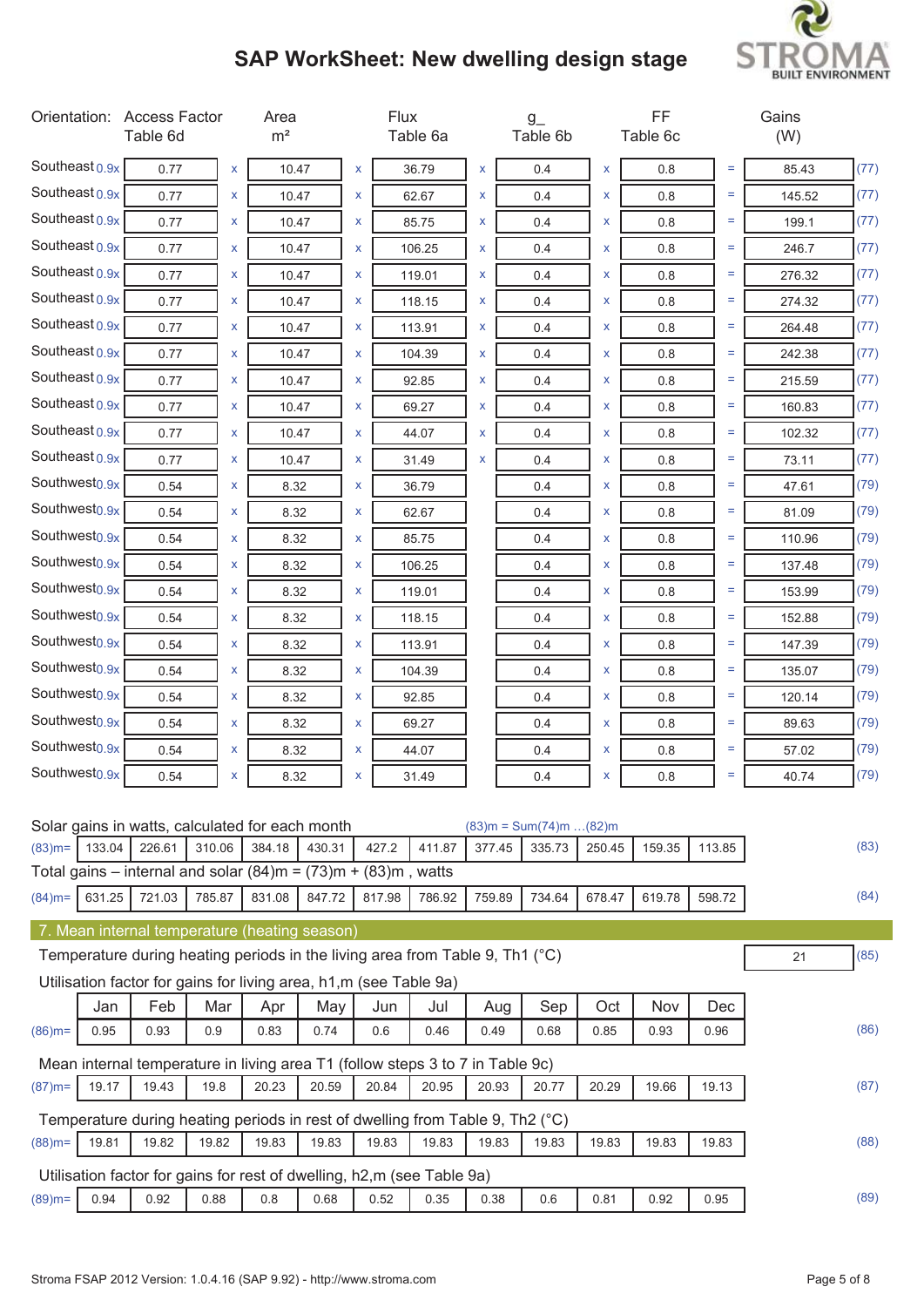

|            |                       |                                    |         |                                                                                              |        |             |        |                       | Mean internal temperature in the rest of dwelling T2 (follow steps 3 to 7 in Table 9c)                                    |        |                                |         |           |       |
|------------|-----------------------|------------------------------------|---------|----------------------------------------------------------------------------------------------|--------|-------------|--------|-----------------------|---------------------------------------------------------------------------------------------------------------------------|--------|--------------------------------|---------|-----------|-------|
| $(90)$ m=  | 18.19                 | 18.44                              | 18.8    | 19.21                                                                                        | 19.54  | 19.74       | 19.81  | 19.8                  | 19.69                                                                                                                     | 19.28  | 18.68                          | 18.16   |           | (90)  |
|            |                       |                                    |         |                                                                                              |        |             |        |                       |                                                                                                                           |        | $fLA = Living area \div (4) =$ |         | 0.42      | (91)  |
|            |                       |                                    |         |                                                                                              |        |             |        |                       |                                                                                                                           |        |                                |         |           |       |
|            |                       |                                    |         | Mean internal temperature (for the whole dwelling) = fLA $\times$ T1 + (1 – fLA) $\times$ T2 |        |             |        |                       |                                                                                                                           |        |                                |         |           |       |
| $(92)$ m=  | 18.6                  | 18.86                              | 19.22   | 19.63                                                                                        | 19.98  | 20.2        | 20.28  | 20.27                 | 20.14                                                                                                                     | 19.71  | 19.09                          | 18.56   |           | (92)  |
|            |                       |                                    |         |                                                                                              |        |             |        |                       | Apply adjustment to the mean internal temperature from Table 4e, where appropriate                                        |        |                                |         |           |       |
| $(93)$ m=  | 18.45                 | 18.71                              | 19.07   | 19.48                                                                                        | 19.83  | 20.05       | 20.13  | 20.12                 | 19.99                                                                                                                     | 19.56  | 18.94                          | 18.41   |           | (93)  |
|            |                       | 8. Space heating requirement       |         |                                                                                              |        |             |        |                       |                                                                                                                           |        |                                |         |           |       |
|            |                       |                                    |         | the utilisation factor for gains using Table 9a                                              |        |             |        |                       | Set Ti to the mean internal temperature obtained at step 11 of Table 9b, so that Ti,m=(76)m and re-calculate              |        |                                |         |           |       |
|            | Jan                   | Feb                                | Mar     | Apr                                                                                          | May    | Jun         | Jul    | Aug                   | Sep                                                                                                                       | Oct    | Nov                            | Dec     |           |       |
|            |                       | Utilisation factor for gains, hm:  |         |                                                                                              |        |             |        |                       |                                                                                                                           |        |                                |         |           |       |
| $(94)$ m=  | 0.93                  | 0.9                                | 0.86    | 0.79                                                                                         | 0.68   | 0.53        | 0.38   | 0.41                  | 0.61                                                                                                                      | 0.8    | 0.9                            | 0.94    |           | (94)  |
|            |                       |                                    |         | Useful gains, hmGm, $W = (94)$ m x (84)m                                                     |        |             |        |                       |                                                                                                                           |        |                                |         |           |       |
| $(95)$ m=  | 587.81                | 651.19                             | 676.58  | 657.22                                                                                       | 579.68 | 435.43      | 300.26 | 313.41                | 447.64                                                                                                                    | 544.67 | 558.91                         | 562.14  |           | (95)  |
|            |                       |                                    |         | Monthly average external temperature from Table 8                                            |        |             |        |                       |                                                                                                                           |        |                                |         |           |       |
| $(96)$ m=  | 4.3                   | 4.9                                | 6.5     | 8.9                                                                                          | 11.7   | 14.6        | 16.6   | 16.4                  | 14.1                                                                                                                      | 10.6   | 7.1                            | 4.2     |           | (96)  |
|            |                       |                                    |         |                                                                                              |        |             |        |                       | Heat loss rate for mean internal temperature, Lm, $W = [(39)m \times [(93)m - (96)m]$                                     |        |                                |         |           |       |
| $(97)$ m=  | 1269.4                | 1234.4                             | 1119.76 | 936.88                                                                                       | 719.66 | 482.61      | 312.78 | 329.68                | 521.17                                                                                                                    | 792.68 | 1048.12                        | 1258.26 |           | (97)  |
|            |                       |                                    |         |                                                                                              |        |             |        |                       | Space heating requirement for each month, kWh/month = $0.024 \times [(97) \text{m} - (95) \text{m}] \times (41) \text{m}$ |        |                                |         |           |       |
| $(98)$ m=  | 507.1                 | 391.92                             | 329.73  | 201.35                                                                                       | 104.15 | $\mathbf 0$ | 0      | 0                     | $\mathbf 0$                                                                                                               | 184.52 | 352.23                         | 517.91  |           |       |
|            |                       |                                    |         |                                                                                              |        |             |        |                       | Total per year (kWh/year) = $Sum(98)_{15,912}$ =                                                                          |        |                                |         | 2588.91   | (98)  |
|            |                       |                                    |         |                                                                                              |        |             |        |                       |                                                                                                                           |        |                                |         |           |       |
|            |                       |                                    |         | Space heating requirement in kWh/m <sup>2</sup> /year                                        |        |             |        |                       |                                                                                                                           |        |                                |         | 38.55     | (99)  |
|            |                       |                                    |         | 9a. Energy requirements – Individual heating systems including micro-CHP)                    |        |             |        |                       |                                                                                                                           |        |                                |         |           |       |
|            | <b>Space heating:</b> |                                    |         |                                                                                              |        |             |        |                       |                                                                                                                           |        |                                |         |           |       |
|            |                       |                                    |         | Fraction of space heat from secondary/supplementary system                                   |        |             |        |                       |                                                                                                                           |        |                                |         | 0         | (201) |
|            |                       |                                    |         | Fraction of space heat from main system(s)                                                   |        |             |        | $(202) = 1 - (201) =$ |                                                                                                                           |        |                                |         | 1         | (202) |
|            |                       |                                    |         | Fraction of total heating from main system 1                                                 |        |             |        |                       | $(204) = (202) \times [1 - (203)] =$                                                                                      |        |                                |         | 1         | (204) |
|            |                       |                                    |         | Efficiency of main space heating system 1                                                    |        |             |        |                       |                                                                                                                           |        |                                |         | 90        | (206) |
|            |                       |                                    |         | Efficiency of secondary/supplementary heating system, %                                      |        |             |        |                       |                                                                                                                           |        |                                |         | 0         | (208) |
|            | Jan                   | Feb                                | Mar     | Apr                                                                                          | May    | Jun         | Jul    | Aug                   | Sep                                                                                                                       | Oct    | Nov                            | Dec     | kWh/year  |       |
|            |                       |                                    |         | Space heating requirement (calculated above)                                                 |        |             |        |                       |                                                                                                                           |        |                                |         |           |       |
|            | 507.1                 | 391.92                             | 329.73  | 201.35                                                                                       | 104.15 | 0           | 0      | 0                     | 0                                                                                                                         | 184.52 | 352.23                         | 517.91  |           |       |
|            |                       |                                    |         |                                                                                              |        |             |        |                       |                                                                                                                           |        |                                |         |           |       |
|            |                       |                                    |         | $(211)$ m = {[(98)m x (204)] } x 100 ÷ (206)                                                 |        |             |        |                       |                                                                                                                           |        |                                |         |           | (211) |
|            | 563.45                | 435.47                             | 366.36  | 223.72                                                                                       | 115.72 | 0           | 0      | 0                     | $\mathbf 0$<br>Total (kWh/year) = Sum(211) $_{15,1012}$ =                                                                 | 205.02 | 391.37                         | 575.46  |           |       |
|            |                       |                                    |         |                                                                                              |        |             |        |                       |                                                                                                                           |        |                                |         | 2876.57   | (211) |
|            |                       |                                    |         | Space heating fuel (secondary), kWh/month                                                    |        |             |        |                       |                                                                                                                           |        |                                |         |           |       |
|            |                       | = {[(98)m x (201)] } x 100 ÷ (208) |         |                                                                                              |        |             |        |                       |                                                                                                                           |        |                                |         |           |       |
| $(215)$ m= | 0                     | 0                                  | 0       | 0                                                                                            | 0      | 0           | 0      | $\mathbf 0$           | $\mathbf 0$                                                                                                               | 0      | $\mathbf 0$                    | 0       |           |       |
|            |                       |                                    |         |                                                                                              |        |             |        |                       | Total (kWh/year) = Sum(215) $_{15,1012}$ =                                                                                |        |                                |         | $\pmb{0}$ | (215) |
|            | <b>Water heating</b>  |                                    |         |                                                                                              |        |             |        |                       |                                                                                                                           |        |                                |         |           |       |
|            |                       |                                    |         | Output from water heater (calculated above)                                                  |        |             |        |                       |                                                                                                                           |        |                                |         |           |       |
|            | 175.81                | 154.76                             | 162.08  | 144.67                                                                                       | 141.32 | 125.63      | 120.06 | 132.58                | 132.62                                                                                                                    | 150.06 | 159.45                         | 171.38  |           |       |
|            |                       | Efficiency of water heater         |         |                                                                                              |        |             |        |                       |                                                                                                                           |        |                                |         | 86.7      | (216) |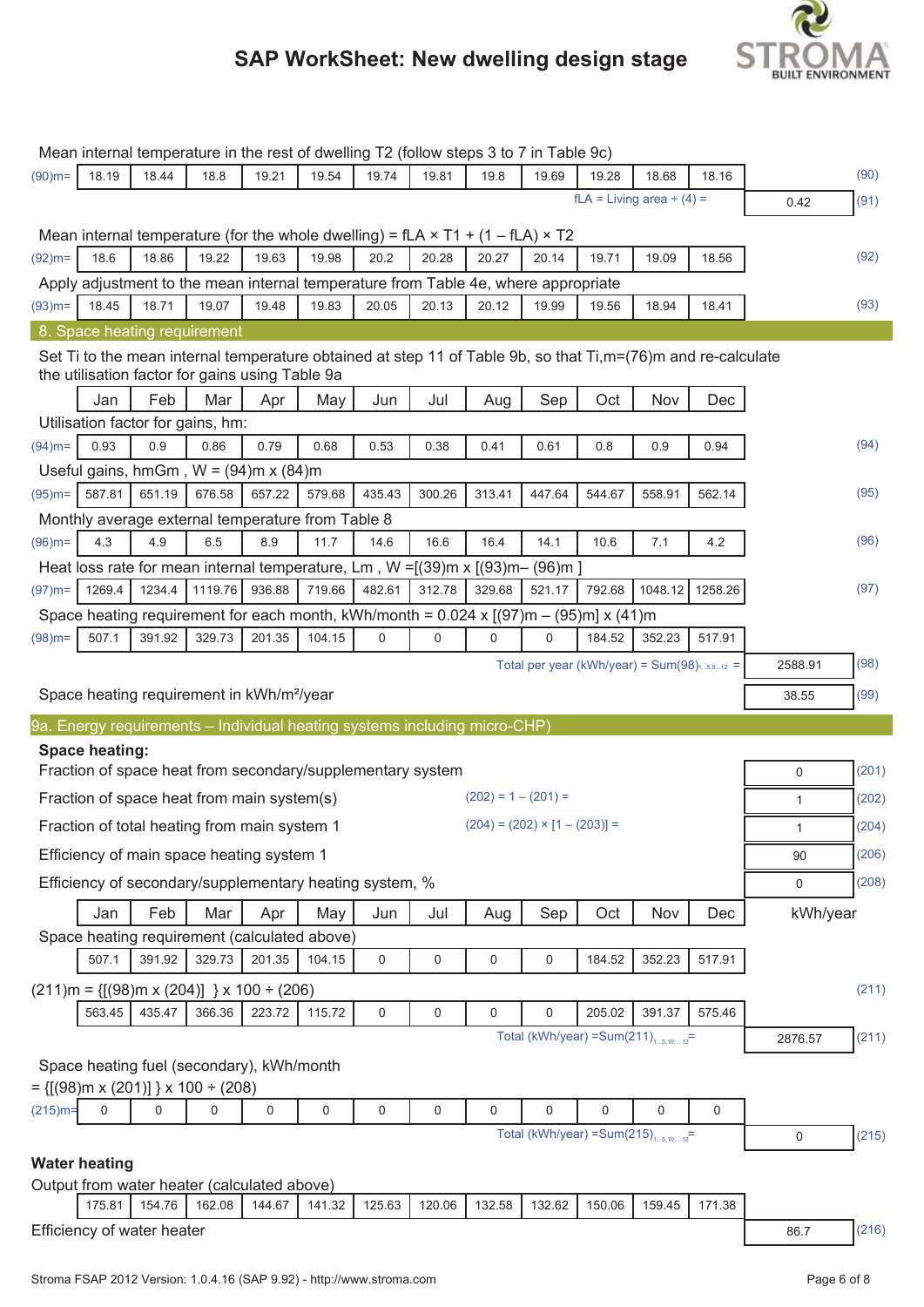

|                                                                                                                                                | 88.89           | 88.07  |             |                                            |        |                                      |                         |                        |              |                                 | (217)  |
|------------------------------------------------------------------------------------------------------------------------------------------------|-----------------|--------|-------------|--------------------------------------------|--------|--------------------------------------|-------------------------|------------------------|--------------|---------------------------------|--------|
| $(217)$ m=<br>89.13<br>89.04<br>Fuel for water heating, kWh/month                                                                              | 88.59           |        | 86.7        | 86.7                                       | 86.7   | 86.7                                 | 88.49                   | 88.95                  | 89.16        |                                 |        |
| $(219)m = (64)m \times 100 \div (217)m$                                                                                                        |                 |        |             |                                            |        |                                      |                         |                        |              |                                 |        |
| $(219)$ m=<br>197.26<br>173.81                                                                                                                 | 182.34<br>163.3 | 160.46 | 144.9       | 138.47                                     | 152.92 | 152.96                               | 169.58                  | 179.27                 | 192.22       |                                 |        |
|                                                                                                                                                |                 |        |             |                                            |        | Total = Sum(219a) <sub>1, 12</sub> = |                         |                        |              | 2007.5                          | (219)  |
| <b>Annual totals</b><br>Space heating fuel used, main system 1                                                                                 |                 |        |             |                                            |        |                                      |                         | kWh/year               |              | kWh/year<br>2876.57             |        |
| Water heating fuel used                                                                                                                        |                 |        |             |                                            |        |                                      |                         |                        |              | 2007.5                          |        |
| Electricity for pumps, fans and electric keep-hot                                                                                              |                 |        |             |                                            |        |                                      |                         |                        |              |                                 |        |
| mechanical ventilation - balanced, extract or positive input from outside                                                                      |                 |        |             |                                            |        |                                      |                         |                        | 44.04        |                                 | (230a) |
| central heating pump:                                                                                                                          |                 |        |             |                                            |        |                                      |                         |                        | 30           |                                 | (230c) |
| boiler with a fan-assisted flue                                                                                                                |                 |        |             |                                            |        |                                      |                         |                        | 45           |                                 | (230e) |
| Total electricity for the above, kWh/year                                                                                                      |                 |        |             |                                            |        |                                      | sum of $(230a)(230g) =$ |                        |              | 119.04                          | (231)  |
| <b>Electricity for lighting</b>                                                                                                                |                 |        |             |                                            |        |                                      |                         |                        |              | 300.02                          | (232)  |
| Electricity generated by PVs                                                                                                                   |                 |        |             |                                            |        |                                      |                         |                        |              | $-745.28$                       | (233)  |
| 10a. Fuel costs - individual heating systems:                                                                                                  |                 |        |             |                                            |        |                                      |                         |                        |              |                                 |        |
|                                                                                                                                                |                 |        | <b>Fuel</b> |                                            |        |                                      | <b>Fuel Price</b>       |                        |              | <b>Fuel Cost</b>                |        |
|                                                                                                                                                |                 |        |             | kWh/year                                   |        |                                      | (Table 12)              |                        |              | £/year                          |        |
| Space heating - main system 1                                                                                                                  |                 |        |             | (211) x                                    |        |                                      | 3.48                    |                        | $x 0.01 =$   | 100.1                           | (240)  |
| Space heating - main system 2                                                                                                                  |                 |        |             | (213) x                                    |        |                                      | 0                       |                        | $x \ 0.01 =$ | $\mathbf 0$                     | (241)  |
| Space heating - secondary                                                                                                                      |                 |        |             | (215) x                                    |        |                                      | 13.19                   |                        | $x \ 0.01 =$ | $\mathbf 0$                     | (242)  |
| Water heating cost (other fuel)                                                                                                                |                 |        | (219)       |                                            |        |                                      | 3.48                    |                        | $x 0.01 =$   | 69.86                           | (247)  |
| Pumps, fans and electric keep-hot                                                                                                              |                 |        | (231)       |                                            |        |                                      | 13.19                   |                        | $x 0.01 =$   | 15.7                            | (249)  |
| (if off-peak tariff, list each of (230a) to (230g) separately as applicable and apply fuel price according to Table 12a<br>Energy for lighting |                 |        | (232)       |                                            |        |                                      | 13.19                   |                        | $X$ $0.01 =$ | 39.57                           | (250)  |
| Additional standing charges (Table 12)                                                                                                         |                 |        |             |                                            |        |                                      |                         |                        |              | 120                             | (251)  |
|                                                                                                                                                |                 |        |             | one of (233) to (235) x)                   |        |                                      | 13.19                   |                        | $x 0.01 =$   | $\mathbf 0$                     | (252)  |
| Appendix Q items: repeat lines (253) and (254) as needed                                                                                       |                 |        |             |                                            |        |                                      |                         |                        |              |                                 |        |
| <b>Total energy cost</b>                                                                                                                       |                 |        |             | $(245)(247) + (250)(254) =$                |        |                                      |                         |                        |              | 345.24                          | (255)  |
| 11a. SAP rating - individual heating systems                                                                                                   |                 |        |             |                                            |        |                                      |                         |                        |              |                                 |        |
| Energy cost deflator (Table 12)                                                                                                                |                 |        |             |                                            |        |                                      |                         |                        |              | 0.42                            | (256)  |
| Energy cost factor (ECF)                                                                                                                       |                 |        |             | $[(255) \times (256)] \div [(4) + 45.0] =$ |        |                                      |                         |                        |              | 1.29                            | (257)  |
| <b>SAP rating (Section 12)</b>                                                                                                                 |                 |        |             |                                            |        |                                      |                         |                        |              | 81.96                           | (258)  |
| 12a. CO2 emissions - Individual heating systems including micro-CHP                                                                            |                 |        |             |                                            |        |                                      |                         |                        |              |                                 |        |
|                                                                                                                                                |                 |        |             | <b>Energy</b><br>kWh/year                  |        |                                      | kg CO2/kWh              | <b>Emission factor</b> |              | <b>Emissions</b><br>kg CO2/year |        |
| Space heating (main system 1)                                                                                                                  |                 |        |             | (211) x                                    |        |                                      | 0.216                   |                        | Ξ            | 621.34                          | (261)  |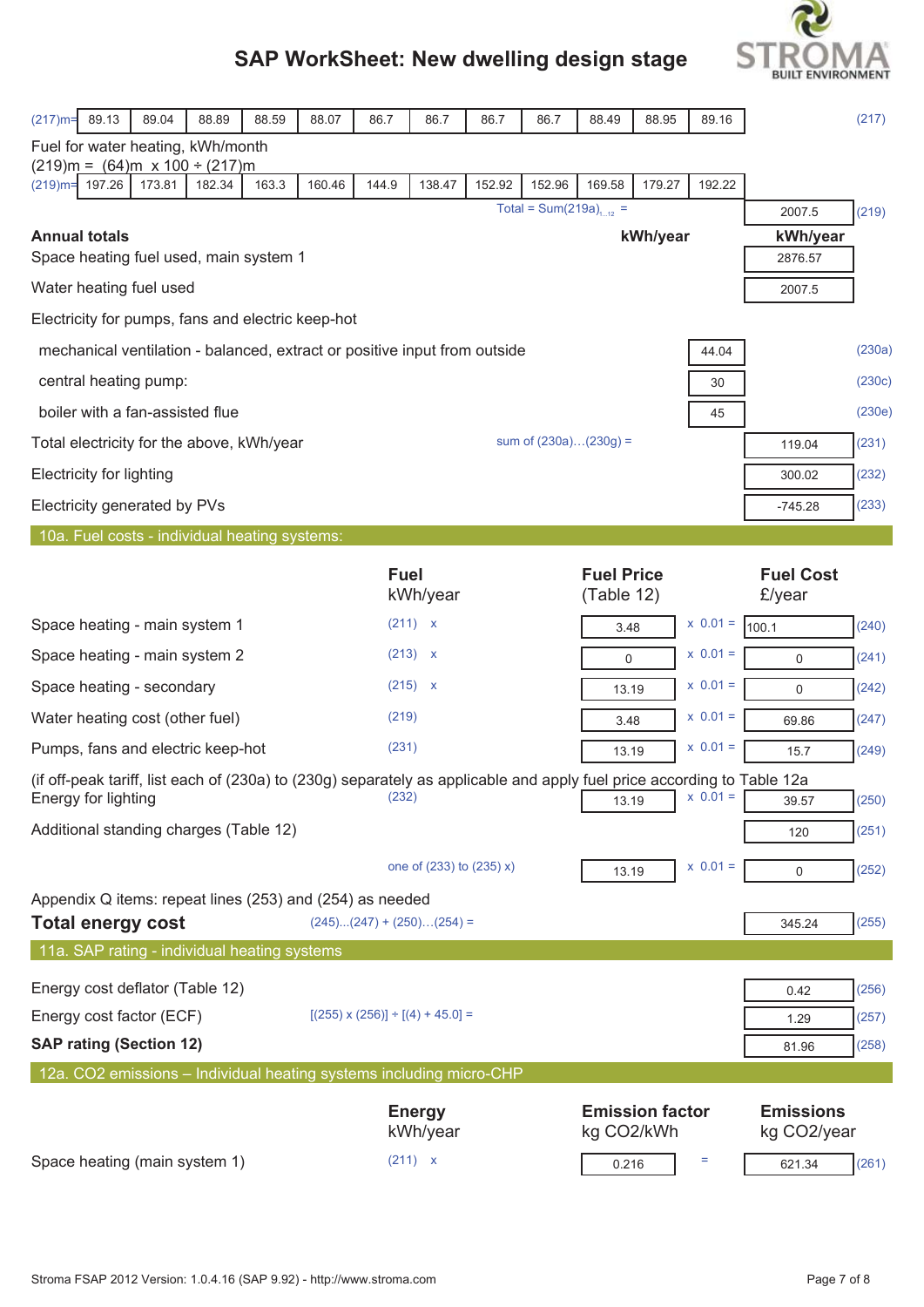

| Space heating (secondary)                         | (215) x                           | 0.519                    | $=$      | 0                     | (263) |
|---------------------------------------------------|-----------------------------------|--------------------------|----------|-----------------------|-------|
| Water heating                                     | (219) x                           | 0.216                    | Ξ        | 433.62                | (264) |
| Space and water heating                           | $(261) + (262) + (263) + (264) =$ |                          |          | 1054.96               | (265) |
| Electricity for pumps, fans and electric keep-hot | (231) x                           | 0.519                    | Ξ        | 61.78                 | (267) |
| <b>Electricity for lighting</b>                   | (232) x                           | 0.519                    | Ξ        | 155.71                | (268) |
| Energy saving/generation technologies<br>Item 1   |                                   | 0.519                    | $\equiv$ | $-386.8$              | (269) |
| Total CO2, kg/year                                |                                   | sum of $(265)(271) =$    |          | 885.65                | (272) |
| CO2 emissions per m <sup>2</sup>                  |                                   | $(272) \div (4) =$       |          | 13.19                 | (273) |
| El rating (section 14)                            |                                   |                          |          | 89                    | (274) |
| 13a. Primary Energy                               |                                   |                          |          |                       |       |
|                                                   |                                   |                          |          |                       |       |
|                                                   | <b>Energy</b><br>kWh/year         | <b>Primary</b><br>factor |          | P. Energy<br>kWh/year |       |
| Space heating (main system 1)                     | (211) x                           | 1.22                     | Ξ        | 3509.42               | (261) |
| Space heating (secondary)                         | $(215)$ x                         | 3.07                     | Ξ        | $\Omega$              | (263) |
| Energy for water heating                          | (219) x                           | 1.22                     | Ξ        | 2449.15               | (264) |
| Space and water heating                           | $(261) + (262) + (263) + (264) =$ |                          |          | 5958.56               | (265) |
| Electricity for pumps, fans and electric keep-hot | (231) x                           | 3.07                     | Ξ        | 365.46                | (267) |
| Electricity for lighting                          | (232) x                           | $\Omega$                 | Ξ        | 921.05                | (268) |
| Energy saving/generation technologies<br>Item 1   |                                   | 3.07                     | Ξ        | $-2288.02$            | (269) |
| 'Total Primary Energy                             |                                   | sum of $(265)(271) =$    |          | 4957.06               | (272) |